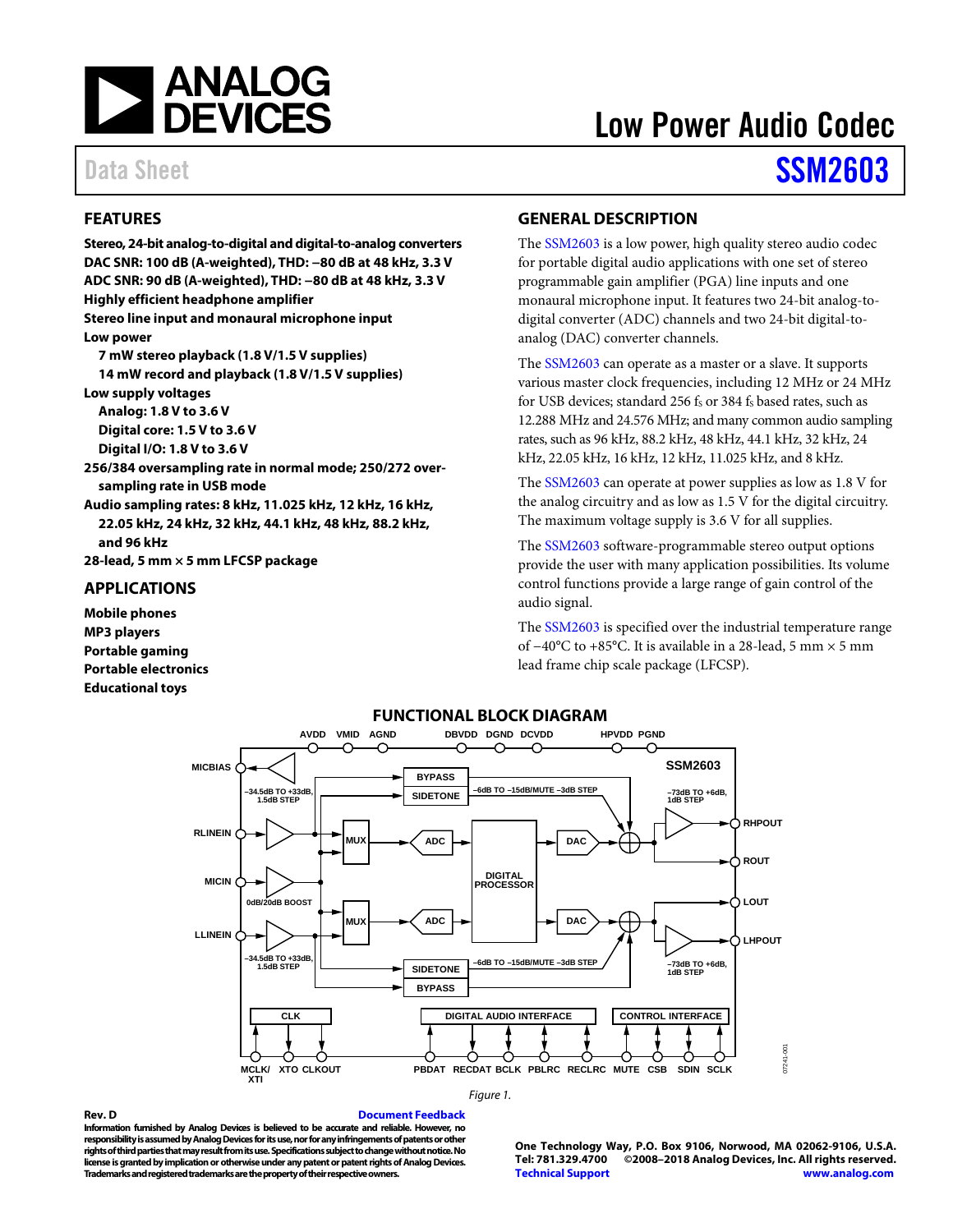## TABLE OF CONTENTS

| Pin Configuration and Function Descriptions 8 |  |
|-----------------------------------------------|--|
|                                               |  |
|                                               |  |
|                                               |  |
|                                               |  |
|                                               |  |
|                                               |  |
| ADC High-Pass and DAC De-Emphasis Filters  11 |  |
|                                               |  |
|                                               |  |
|                                               |  |

### <span id="page-1-0"></span>**REVISION HISTORY**

### **6/2013—Rev. B to Rev. C**

|--|

### **4/2012—Rev. A to Rev. B**

| Changes to Stereo Line and Monaural Microphone Inputs |  |
|-------------------------------------------------------|--|
|                                                       |  |
|                                                       |  |
|                                                       |  |
|                                                       |  |
|                                                       |  |
|                                                       |  |

| Left-Channel ADC Input Volume, Address 0x00 20   |  |
|--------------------------------------------------|--|
| Right-Channel ADC Input Volume, Address 0x01  21 |  |
|                                                  |  |
| Right-Channel DAC Volume, Address 0x03  22       |  |
|                                                  |  |
|                                                  |  |
|                                                  |  |
|                                                  |  |
|                                                  |  |
|                                                  |  |
|                                                  |  |
|                                                  |  |
|                                                  |  |
|                                                  |  |
|                                                  |  |
|                                                  |  |

### **8/2009—Rev. 0 to Rev. A**

| Changes to General Description Section and Figure 1 1     |  |
|-----------------------------------------------------------|--|
|                                                           |  |
| Changes to Master Clock Tolerance, Frequency Range        |  |
|                                                           |  |
|                                                           |  |
|                                                           |  |
|                                                           |  |
|                                                           |  |
| Changes to Digital Audio Data Sampling Rate Section  15   |  |
|                                                           |  |
| Added Control Register Sequencing Section 17              |  |
|                                                           |  |
| Changes to Table 15, Table 16, Table 17, and Table 18  22 |  |
|                                                           |  |
| Added Exposed Pad Notation to Outline Dimensions  31      |  |
|                                                           |  |

**2/2008—Revision 0: Initial Version**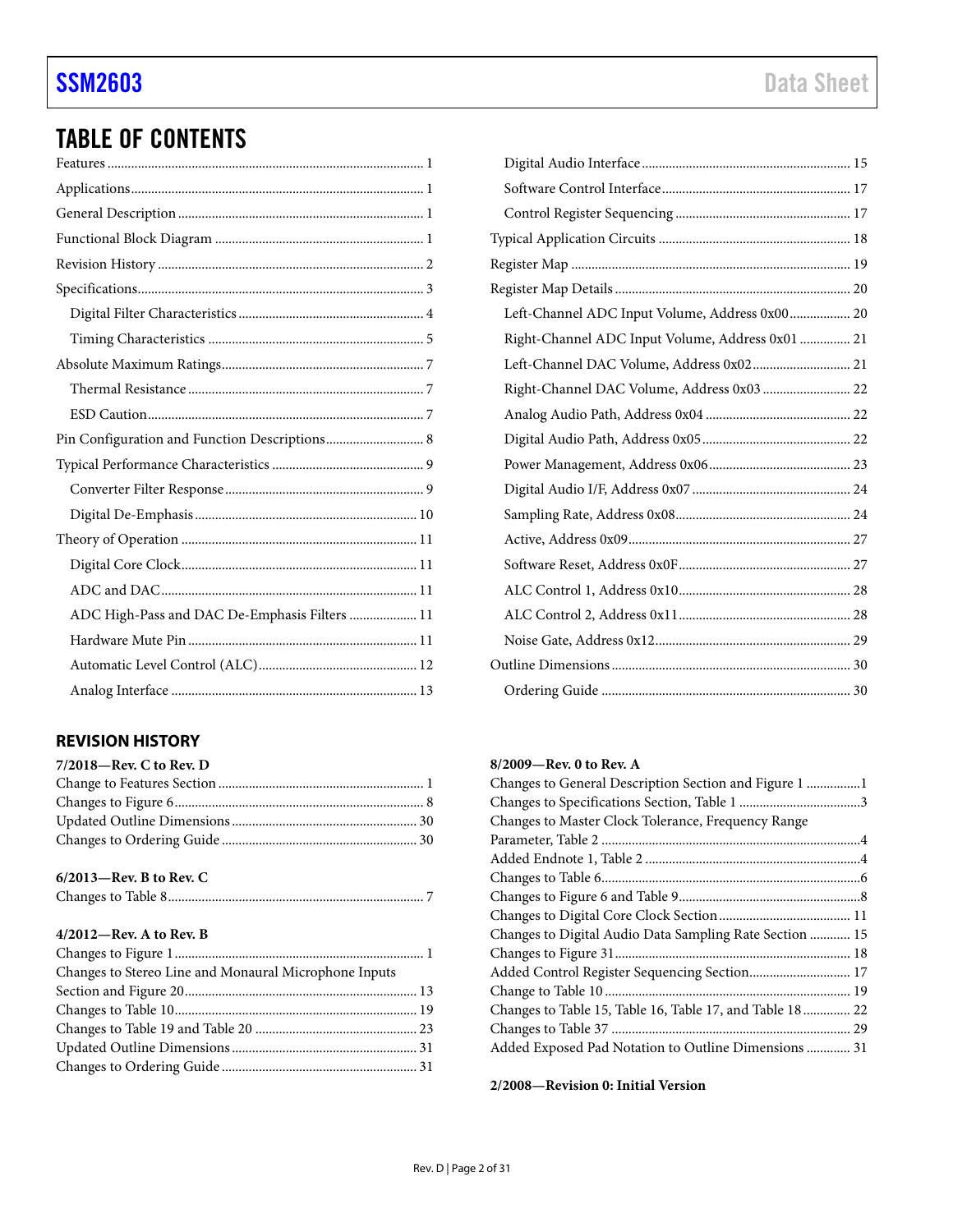### <span id="page-2-0"></span>**SPECIFICATIONS**

 $T_A = 25^{\circ}$ C, AVDD = DVDD = 3.3 V, HPVDD = 3.3 V, 1 kHz signal,  $f_s = 48$  kHz, PGA gain = 0 dB, 24-bit audio data, unless otherwise noted.

| Table 1.                           |         |                     |            |                |                                                        |
|------------------------------------|---------|---------------------|------------|----------------|--------------------------------------------------------|
| <b>Parameter</b>                   | Min     | <b>Typ</b>          | <b>Max</b> | Unit           | <b>Conditions</b>                                      |
| RECOMMENDED OPERATING CONDITIONS   |         |                     |            |                |                                                        |
| Analog Voltage Supply (AVDD)       | 1.8     | 3.3                 | 3.6        | v              |                                                        |
| <b>Digital Core Power Supply</b>   | 1.5     | 3.3                 | 3.6        | V              |                                                        |
| Digital I/O Supply                 | 1.8     | 3.3                 | 3.6        |                |                                                        |
| Ground (AGND, PGND, DGND)          |         | 0                   |            | v              |                                                        |
| POWER CONSUMPTION                  |         |                     |            |                |                                                        |
| Power-Up                           |         |                     |            |                |                                                        |
| Stereo Record (1.5 V and 1.8 V)    |         | 7                   |            | mW             |                                                        |
| Stereo Record (3.3 V)              |         | 22                  |            | mW             |                                                        |
| Stereo Playback (1.5 V and 1.8 V)  |         | $\overline{7}$      |            | mW             |                                                        |
| Stereo Playback (3.3 V)            |         | 22                  |            | mW             |                                                        |
| Power-Down                         |         |                     | 40         | μW             |                                                        |
| <b>LINE INPUT</b>                  |         |                     |            |                |                                                        |
| Input Signal Level (0 dB)          |         | $1 \times$ AVDD/3.3 |            | V rms          |                                                        |
| Input Impedance                    |         | 200                 |            | kΩ             | $PGA gain = 0 dB$                                      |
|                                    |         | 10                  |            | kΩ             | $PGA gain = +33 dB$                                    |
|                                    |         | 480                 |            | $k\Omega$      | PGA gain $=-34.5$ dB                                   |
| <b>Input Capacitance</b>           |         | 10                  |            | pF             |                                                        |
| Signal-to-Noise Ratio (A-Weighted) | 70      | 90                  |            | dB             | PGA gain = $0$ dB, AVDD = $3.3$ V                      |
|                                    |         | 84                  |            | dB             | PGA gain = $0$ dB, AVDD = $1.8$ V                      |
| $THD + N$                          |         | $-80$               |            | dB             | $-1$ dBFS input, AVDD = 3.3 V                          |
|                                    |         | $-75$               |            | dB             | $-1$ dBFS input, AVDD = 1.8 V                          |
| <b>Channel Separation</b>          |         | 80                  |            | dB             |                                                        |
| Programmable Gain                  | $-34.5$ | 0                   | $+33$      | dB             |                                                        |
| Gain Step                          |         | 1.5                 |            | dB             |                                                        |
| <b>Mute Attenuation</b>            |         | $-80$               |            | dB             |                                                        |
| MICROPHONE INPUT                   |         |                     |            |                |                                                        |
| Input Signal Level                 |         | $1 \times$ AVDD/3.3 |            | V rms          |                                                        |
| Signal-to-Noise Ratio (A-Weighted) |         | 85                  |            | dB             | Microphone gain = $0$ dB ( $R_{EXT}$ = 40 k $\Omega$ ) |
| <b>Total Harmonic Distortion</b>   |         | $-70$               |            | dB             | -1 dBFS input, 0 dB gain                               |
| Power Supply Rejection Ratio       |         | 50                  |            | dB             |                                                        |
| Mute Attenuation                   |         | 80                  |            | dB             |                                                        |
| <b>Input Resistance</b>            |         | 10                  |            | kΩ             |                                                        |
| <b>Input Capacitance</b>           |         | 10                  |            | pF             |                                                        |
| <b>MICROPHONE BIAS</b>             |         |                     |            |                |                                                        |
| <b>Bias Voltage</b>                |         | $0.75 \times$ AVDD  |            | V              |                                                        |
| <b>Bias Current Source</b>         |         |                     | 3          | mA             |                                                        |
| Noise in the Signal Bandwidth      |         | 40                  |            | $nV/\sqrt{Hz}$ | 20 Hz to 20 kHz                                        |
| LINE OUTPUT <sup>1</sup>           |         |                     |            |                |                                                        |
| <b>Full-Scale Output</b>           |         | $1 \times$ AVDD/3.3 |            | V rms          |                                                        |
| Signal-to-Noise Ratio (A-Weighted) | 85      | 100                 |            | dB             | $AVDD = 3.3 V$                                         |
|                                    |         | 94                  |            |                | $AVDD = 1.8 V$                                         |
| $THD + N$                          |         | $-80$               | $-70$      | ${\sf dB}$     | $AVDD = 3.3 V$                                         |
|                                    |         | $-75$               |            |                | $AVDD = 1.8 V$                                         |
| Power Supply Rejection Ratio       |         | 50                  |            | ${\sf dB}$     |                                                        |
| <b>Channel Separation</b>          |         | 80                  |            | ${\sf dB}$     |                                                        |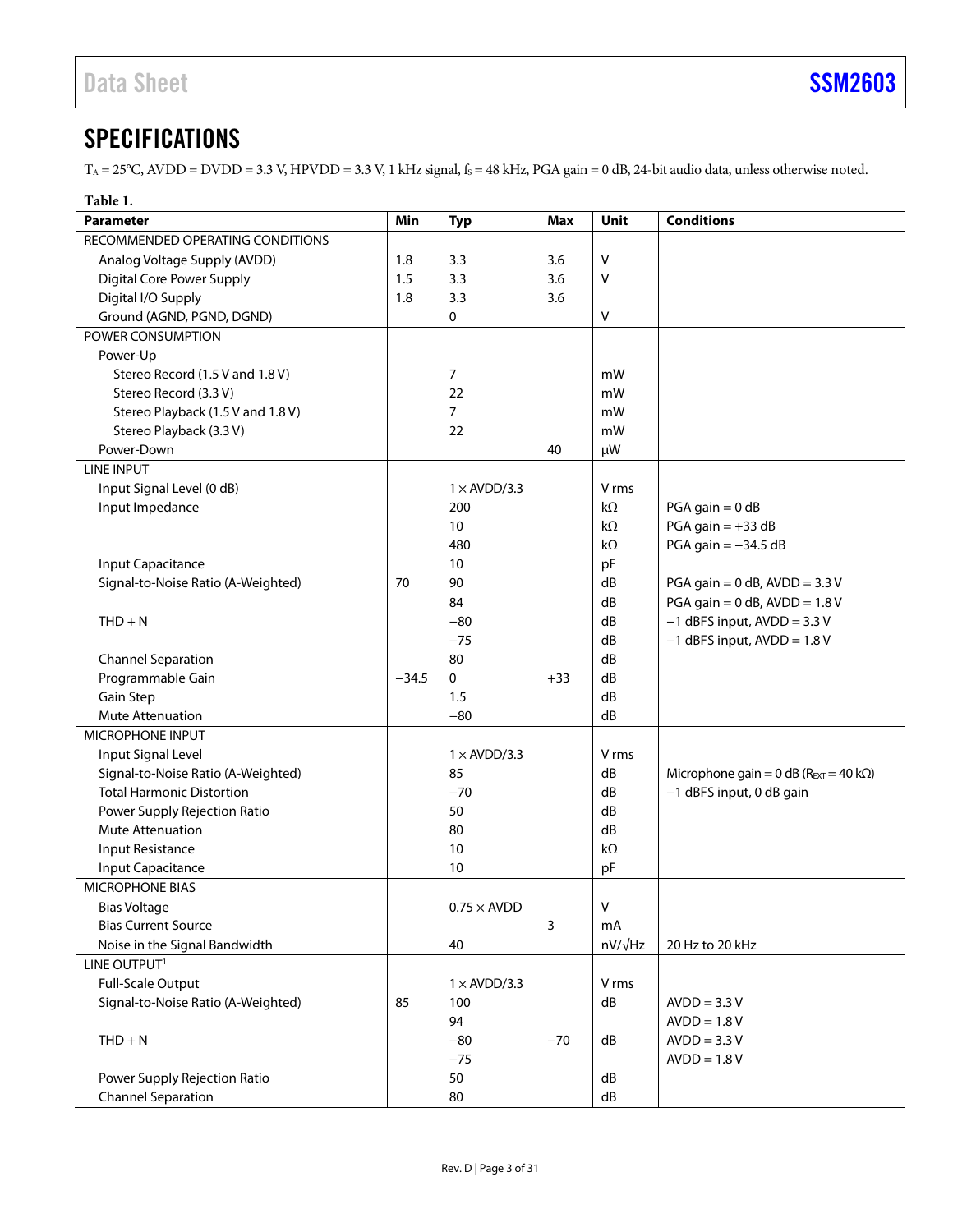<span id="page-3-1"></span>

| <b>Parameter</b>                     | Min | <b>Typ</b>          | <b>Max</b> | <b>Unit</b>      | <b>Conditions</b>                |
|--------------------------------------|-----|---------------------|------------|------------------|----------------------------------|
| <b>HEADPHONE OUTPUT</b>              |     |                     |            |                  |                                  |
| Full-Scale Output Voltage            |     | $1 \times$ AVDD/3.3 |            | V rms            |                                  |
| Maximum Output Power                 |     | 30                  |            | mW               | $R_1 = 32 \Omega$                |
|                                      |     | 60                  |            | mW               | $R_{L} = 16 \Omega$              |
| Signal-to-Noise Ratio (A-Weighted)   | 85  | 96                  |            | dB               | $AVDD = 3.3 V$                   |
|                                      |     | 90                  |            | dB               | $AVDD = 1.8 V$                   |
| $THD + N$                            |     | $-65$               |            | dB               | $P_{OUT} = 10$ mW                |
|                                      |     | $-60$               |            | dB               | $P_{\text{OUT}} = 20 \text{ mW}$ |
| Power Supply Rejection Ratio         |     | 50                  |            | dB               |                                  |
| <b>Mute Attenuation</b>              |     | 80                  |            | dB               |                                  |
| LINE INPUT TO LINE OUTPUT            |     |                     |            |                  |                                  |
| Full-Scale Output Voltage            |     | $1 \times$ AVDD/3.3 |            | V rms            |                                  |
| Signal-to-Noise Ratio (A-Weighted)   |     | 92                  |            | dB               | $AVDD = 3.3 V$                   |
|                                      |     | 86                  |            | dB               | $AVDD = 1.8 V$                   |
| $THD + N$                            |     | $-80$               |            | dB               | $AVDD = 3.3 V$                   |
|                                      |     | $-80$               |            | dB               | $AVDD = 1.8 V$                   |
| Power Supply Rejection               |     | 50                  |            | dB               |                                  |
| MICROPHONE INPUT TO HEADPHONE OUTPUT |     |                     |            |                  |                                  |
| <b>Full-Scale Output Voltage</b>     |     | $1 \times$ AVDD/3.3 |            | V <sub>rms</sub> |                                  |
| Signal-to-Noise Ratio (A-Weighted)   |     | 94                  |            | dB               | $AVDD = 3.3 V$                   |
|                                      |     | 88                  |            | dB               | $AVDD = 1.8 V$                   |
| Power Supply Rejection Ratio         |     | 50                  |            | dB               |                                  |
| Programmable Attenuation             | 6   |                     | 15         | dB               |                                  |
| Gain Step                            |     | 3                   |            | dB               |                                  |
| <b>Mute Attenuation</b>              |     | 80                  |            | dB               |                                  |

<sup>1</sup> The line output is tested by sending a −1 dBFS input from the DAC to the line output.

### <span id="page-3-0"></span>**DIGITAL FILTER CHARACTERISTICS**

### <span id="page-3-2"></span>**Table 2.**

| <b>Parameter</b>                    | <b>Min</b>  | <b>Typ</b>         | Max                  | <b>Unit</b> | <b>Conditions</b> |
|-------------------------------------|-------------|--------------------|----------------------|-------------|-------------------|
| <b>ADC FILTER</b>                   |             |                    |                      |             |                   |
| Pass Band                           | $\mathbf 0$ |                    | 0.445 $f_s$          | Hz          | $\pm 0.04$ dB     |
|                                     |             | 0.5 f <sub>s</sub> |                      | Hz          | $-6 dB$           |
| Pass-Band Ripple                    |             |                    | $\pm 0.04$           | dB          |                   |
| Stop Band                           | $0.555 f_s$ |                    |                      | Hz          |                   |
| <b>Stop-Band Attenuation</b>        | $-61$       |                    |                      | dB          | $f > 0.567$ fs    |
| High-Pass Filter Corner Frequency   |             | 3.7                |                      | <b>Hz</b>   | $-3$ dB           |
|                                     |             | 10.4               |                      | Hz          | $-0.5$ dB         |
|                                     |             | 21.6               |                      | Hz          | $-0.1$ dB         |
| <b>DAC FILTER</b>                   |             |                    |                      |             |                   |
| Pass Band                           | $\mathbf 0$ |                    | 0.445 f <sub>s</sub> | <b>Hz</b>   | $\pm 0.04$ dB     |
|                                     |             | $0.5 f_s$          |                      | <b>Hz</b>   | $-6 dB$           |
| Pass-Band Ripple                    |             |                    | $\pm 0.04$           | dB          |                   |
| Stop Band                           | $0.555 f_s$ |                    |                      | Hz          |                   |
| <b>Stop-Band Attenuation</b>        | $-61$       |                    |                      | dB          | $f > 0.565$ $f_s$ |
| MASTER CLOCK TOLERANCE <sup>1</sup> |             |                    |                      |             |                   |
| <b>Frequency Range</b>              | 8.0         |                    | 18.5                 | <b>MHz</b>  |                   |
| Jitter Tolerance                    |             | 50                 |                      | ps          |                   |

<sup>1</sup> CLKDIV2 bit (Register R8, Bit D6) is set to 0.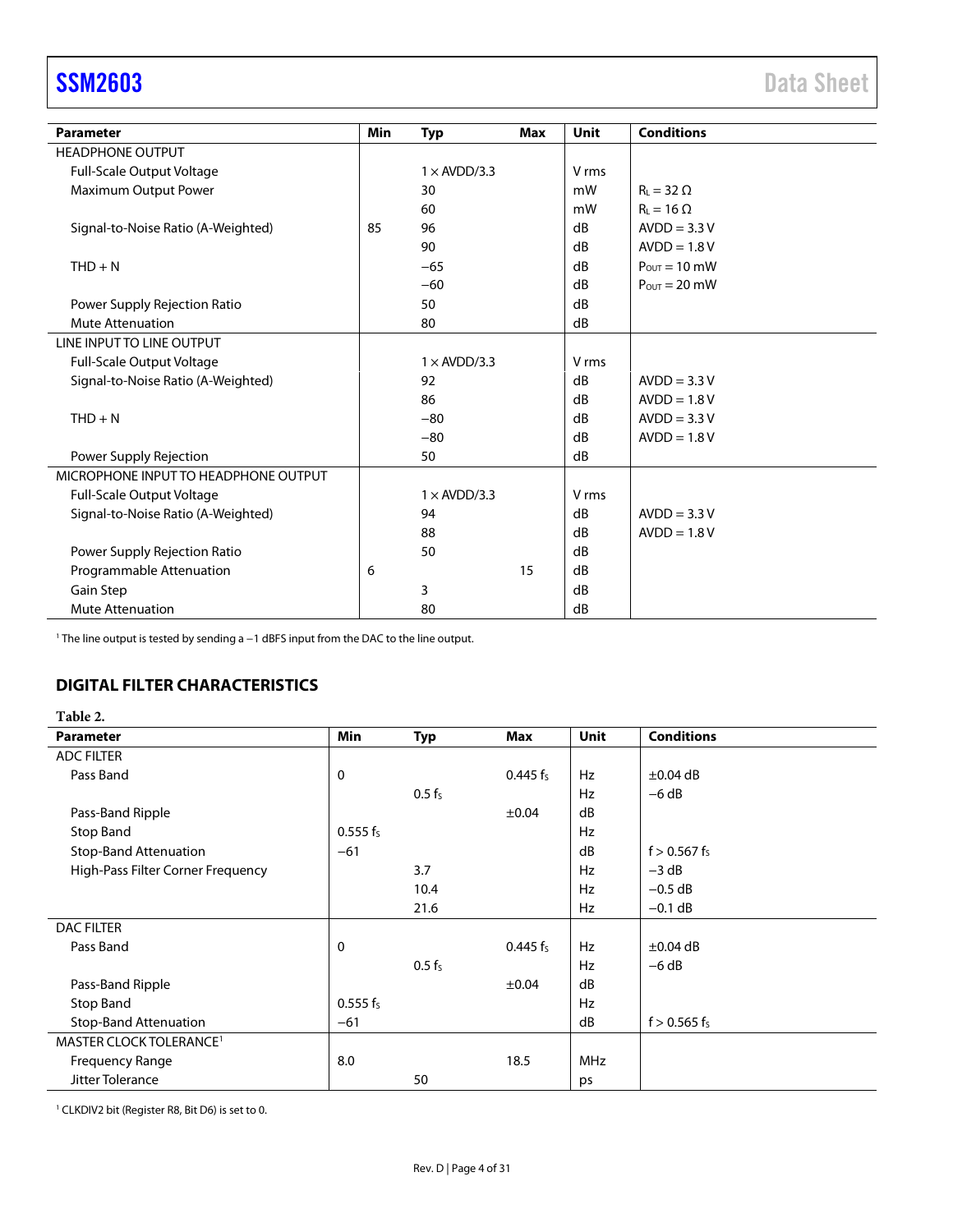### <span id="page-4-0"></span>**TIMING CHARACTERISTICS**

### **Table 3. I2 C® Timing**

|                   | Limit            |           |             |                            |
|-------------------|------------------|-----------|-------------|----------------------------|
| <b>Parameter</b>  | t <sub>MIN</sub> | $t_{MAX}$ | <b>Unit</b> | <b>Description</b>         |
| $t_{SCS}$         | 600              |           | ns          | Start condition setup time |
| tsch              | 600              |           | ns          | Start condition hold time  |
| t <sub>PH</sub>   | 600              |           | ns          | SCLK pulse width high      |
| t <sub>PL</sub>   | 1.3              |           | μs          | SCLK pulse width low       |
| f <sub>sclk</sub> | 0                | 526       | kHz         | <b>SCLK</b> frequency      |
| t <sub>DS</sub>   | 100              |           | ns          | Data setup time            |
| t <sub>DH</sub>   |                  | 900       | ns          | Data hold time             |
| t <sub>rt</sub>   |                  | 300       | ns          | SDIN and SCLK rise time    |
| t <sub>FT</sub>   |                  | 300       | ns          | SDIN and SCLK fall time    |
| t <sub>HCS</sub>  | 600              |           | ns          | Stop condition setup time  |



*Figure 2. I2C Timing*

### **Table 4. Digital Audio Interface Slave Mode Timing**

|                         |                  | Limit            |      |                                                                             |
|-------------------------|------------------|------------------|------|-----------------------------------------------------------------------------|
| <b>Parameter</b>        | t <sub>MIN</sub> | t <sub>MAX</sub> | Unit | <b>Description</b>                                                          |
| t <sub>DS</sub>         | 10               |                  | ns   | PBDAT setup time from BCLK rising edge                                      |
| t <sub>DH</sub>         | 10               |                  | ns   | PBDAT hold time from BCLK rising edge                                       |
| $t_{LRSU}$              | 10               |                  | ns   | RECLRC/PBLRC setup time to BCLK rising edge                                 |
| <b>t</b> LRH            | 10               |                  | ns   | RECLRC/PBLRC hold time to BCLK rising edge                                  |
| t <sub>DD</sub>         |                  | 30               | ns   | RECDAT propagation delay from BCLK falling edge (external<br>load of 70 pF) |
| <b>t</b> <sub>BCH</sub> | 25               |                  | ns   | BCLK pulse width high                                                       |
| t <sub>BCL</sub>        | 25               |                  | ns   | <b>BCLK</b> pulse width low                                                 |
| t <sub>BCY</sub>        | 50               |                  | ns   | <b>BCLK</b> cycle time                                                      |



*Figure 3. Digital Audio Interface Slave Mode Timing*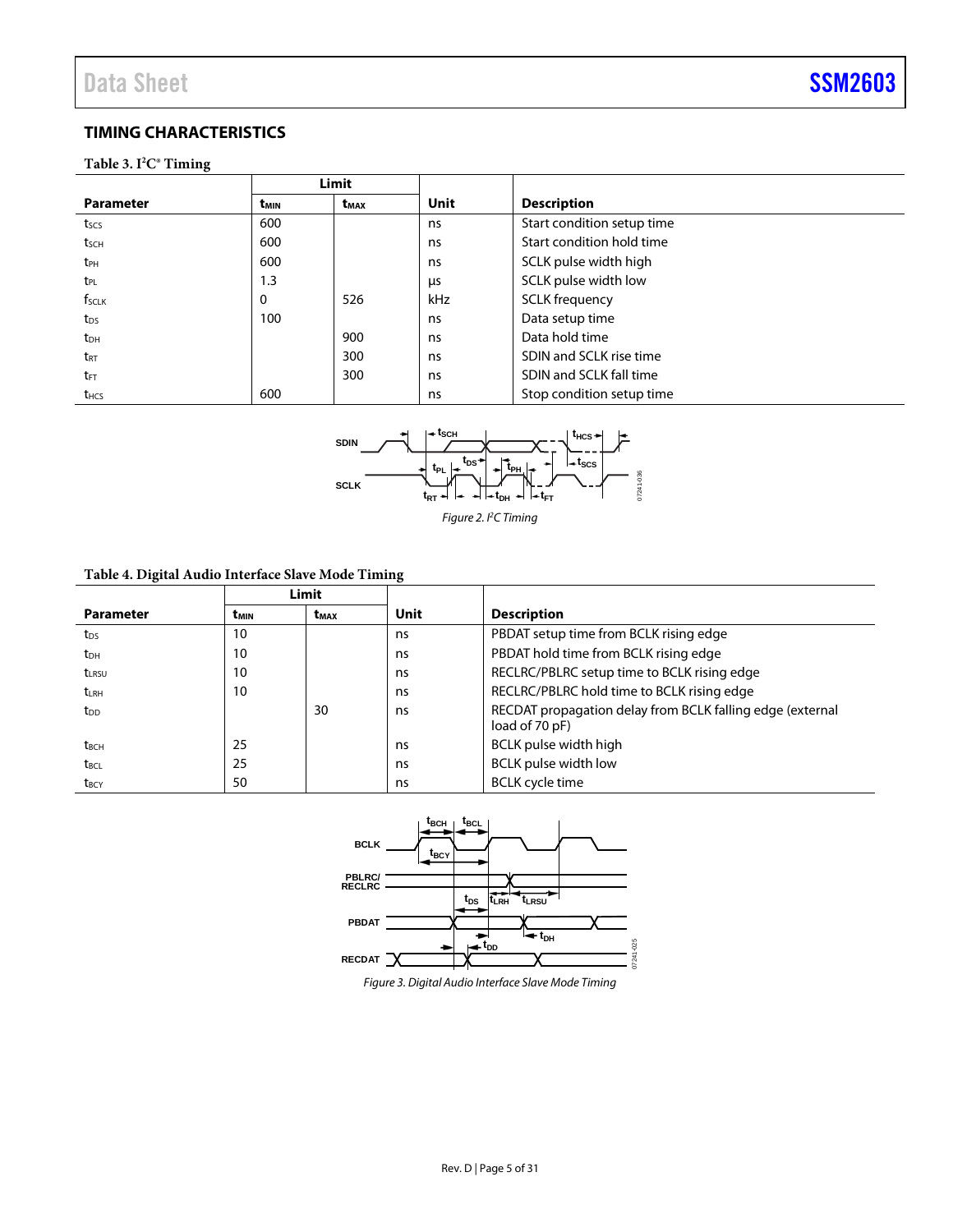### **Table 5. Digital Audio Interface Master Mode Timing**

|                         | Limit    |                         |      |                                                       |
|-------------------------|----------|-------------------------|------|-------------------------------------------------------|
| <b>Parameter</b>        | tмıн     | <b>t</b> <sub>MAX</sub> | Unit | <b>Description</b>                                    |
| t <sub>DST</sub>        | 30       |                         | ns   | PBDAT setup time to BCLK rising edge                  |
| <b>t</b> <sub>DHT</sub> | 10       |                         | ns   | PBDAT hold time to BCLK rising edge                   |
| t <sub>DL</sub>         |          | 10                      | ns   | RECLRC/PBLRC propagation delay from BCLK falling edge |
| <b>t</b> <sub>DDA</sub> |          | 10                      | ns   | RECDAT propagation delay from BCLK falling edge       |
| <b>t</b> BCLKR          | 10       |                         | ns   | BCLK rising time (10 pF load)                         |
| <b>t</b> BCLKF          | 10       |                         | ns   | BCLK falling time (10 pF load)                        |
| <b>t</b> BCLKDS         | 45:55:00 | 55:45:00                |      | BCLK duty cycle (normal and USB mode)                 |



Figure 4. Digital Audio Interface Master Mode Timing

### **Table 6. Master Clock Timing1**

|                      | Limit                                |       |      |                                                       |
|----------------------|--------------------------------------|-------|------|-------------------------------------------------------|
| <b>Parameter</b>     | t <sub>min</sub><br>t <sub>MAX</sub> |       | Unit | <b>Description</b>                                    |
| <b>txtiy</b>         | 54                                   |       | ns   | MCLK/XTI clock cycle time                             |
| <b>t</b> MCLKDS      | 40:60                                | 60:40 |      | MCLK/XTI duty cycle                                   |
| txtih                | 18                                   |       | ns   | MCLK/XTI clock pulse width high                       |
| txtil                | 18                                   |       | ns   | MCLK/XTI clock pulse width low                        |
| tcop                 |                                      | 20    | ns   | CLKOUT propagation delay from MCLK/XTI falling edge   |
| t <sub>COPDIV2</sub> |                                      | 20    | ns   | CLKODIV2 propagation delay from MCLK/XTI falling edge |

<sup>1</sup> CLKDIV2 bit (Register R8, Bit D6) is set to 0.

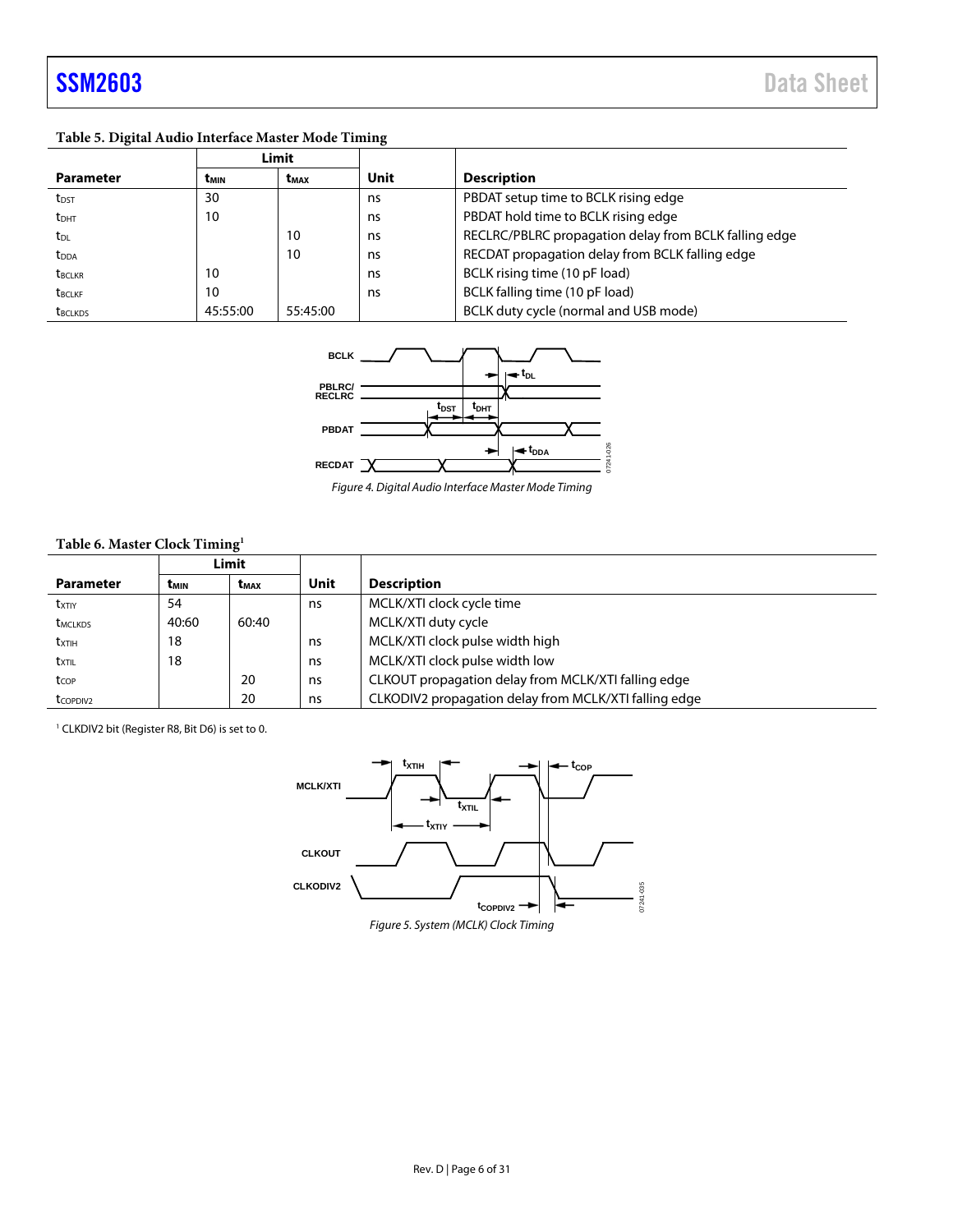### <span id="page-6-0"></span>ABSOLUTE MAXIMUM RATINGS

At 25°C, unless otherwise noted.

### **Table 7.**

| <b>Parameter</b>                     | Rating                               |
|--------------------------------------|--------------------------------------|
|                                      |                                      |
| Supply Voltage                       | 5 V                                  |
| Input Voltage                        | V <sub>DD</sub>                      |
| Common-Mode Input Voltage            | V <sub>DD</sub>                      |
| Storage Temperature Range            | $-65^{\circ}$ C to $+150^{\circ}$ C  |
| <b>Operating Temperature Range</b>   | $-40^{\circ}$ C to $+85^{\circ}$ C   |
| Junction Temperature Range           | $-65^{\circ}$ C to +165 $^{\circ}$ C |
| Lead Temperature (Soldering, 60 sec) | $300^{\circ}$ C                      |

Stresses at or above those listed under Absolute Maximum Ratings may cause permanent damage to the product. This is a stress rating only; functional operation of the product at these or any other conditions above those indicated in the operational section of this specification is not implied. Operation beyond the maximum operating conditions for extended periods may affect product reliability.

### <span id="page-6-1"></span>**THERMAL RESISTANCE**

 $\theta_{JA}$  is specified for the worst-case conditions, that is, a device soldered in a circuit board for surface-mount packages.

### **Table 8. Thermal Resistance**

| Package Type                           | $\theta_{JA}$ | $\theta_{\text{JC-TOP}}$ $\theta_{\text{JC-BOTTON}}$ Unit |           |
|----------------------------------------|---------------|-----------------------------------------------------------|-----------|
| 28-Lead, 5 mm × 5 mm LFCSP   52.7 31.4 |               | 1.52                                                      | $\sim$ /W |

### <span id="page-6-2"></span>**ESD CAUTION**



ESD (electrostatic discharge) sensitive device. Charged devices and circuit boards can discharge without detection. Although this product features patented or proprietary protection circuitry, damage may occur on devices subjected to high energy ESD. Therefore, proper ESD precautions should be taken to avoid performance degradation or loss of functionality.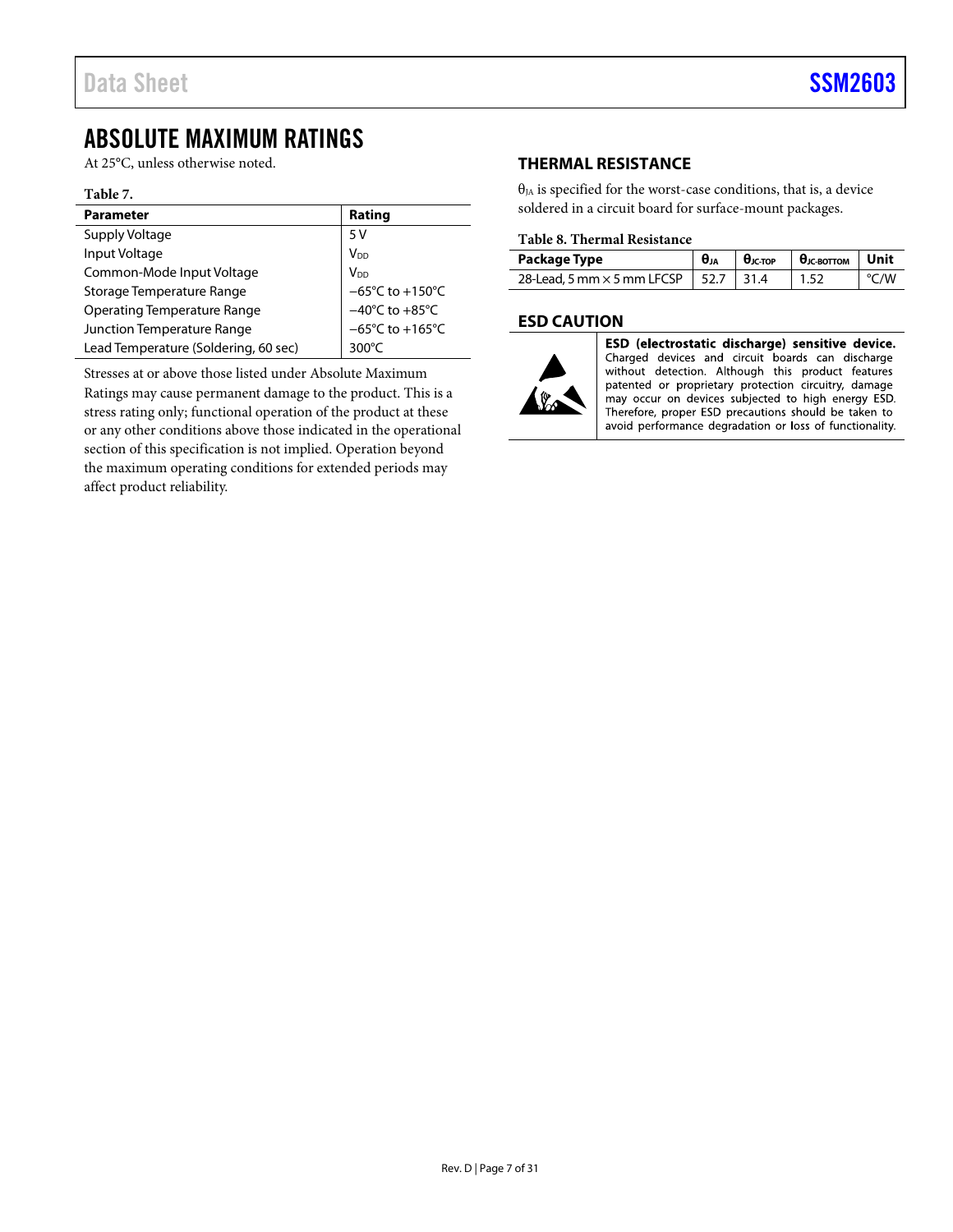### <span id="page-7-0"></span>PIN CONFIGURATION AND FUNCTION DESCRIPTIONS



*Figure 6. Pin Configuration*

#### **Table 9. Pin Function Descriptions**

| Pin No. | <b>Mnemonic</b>    | <b>Type</b>                | <b>Description</b>                                                         |
|---------|--------------------|----------------------------|----------------------------------------------------------------------------|
| 1       | MCLK/XTI           | Digital Input              | Master Clock Input/Crystal Input.                                          |
| 2       | <b>XTO</b>         | <b>Digital Output</b>      | Crystal Output.                                                            |
| 3       | <b>DCVDD</b>       | <b>Digital Supply</b>      | Digital Core Supply.                                                       |
| 4       | <b>DGND</b>        | <b>Digital Ground</b>      | Digital Ground.                                                            |
| 5       | <b>DBVDD</b>       | Digital Supply             | Digital I/O Supply.                                                        |
| 6       | <b>CLKOUT</b>      | <b>Digital Output</b>      | <b>Buffered Clock Output.</b>                                              |
| 7       | <b>BCLK</b>        | Digital Input/Output       | Digital Audio Bit Clock.                                                   |
| 8       | PBDAT              | Digital Input              | DAC Digital Audio Data Input, Playback Function.                           |
| 9       | PBLRC              | Digital Input/Output       | DAC Sampling Rate Clock, Playback Function (from Left and Right Channels). |
| 10      | <b>RECDAT</b>      | <b>Digital Output</b>      | ADC Digital Audio Data Output, Record Function.                            |
| 11      | <b>RECLRC</b>      | Digital Input/Output       | ADC Sampling Rate Clock, Record Function (from Left and Right Channels).   |
| 12      | <b>HPVDD</b>       | <b>Analog Supply</b>       | Headphone Supply.                                                          |
| 13      | <b>LHPOUT</b>      | Analog Output              | Headphone Output for Left Channel.                                         |
| 14      | <b>RHPOUT</b>      | Analog Output              | Headphone Output for Right Channel.                                        |
| 15      | <b>PGND</b>        | Analog Ground              | Headphone Ground.                                                          |
| 16      | <b>LOUT</b>        | Analog Output              | Line Output for Left Channel.                                              |
| 17      | <b>ROUT</b>        | <b>Analog Output</b>       | Line Output for Right Channel.                                             |
| 18      | <b>AVDD</b>        | Analog Supply              | Analog Supply.                                                             |
| 19      | <b>AGND</b>        | Analog Ground              | Analog Ground.                                                             |
| 20      | <b>VMID</b>        | Analog Output              | Midrail Voltage Decoupling Input.                                          |
| 21      | <b>MICBIAS</b>     | Analog Output              | Microphone Bias.                                                           |
| 22      | <b>MICIN</b>       | Analog Input               | Microphone Input Signal.                                                   |
| 23      | <b>RLINEIN</b>     | Analog Input               | Line Input for Right Channel.                                              |
| 24      | <b>LLINEIN</b>     | Analog Input               | Line Input for Left Channel.                                               |
| 25      | <b>MUTE</b>        | Digital Input              | DAC Output Mute, Active Low                                                |
| 26      | <b>CSB</b>         | Digital Input              | 2-Wire Control Interface <sup>2</sup> C Address Selection.                 |
| 27      | <b>SDIN</b>        | Digital Input/Output       | 2-Wire Control Interface Data Input/Output.                                |
| 28      | <b>SCLK</b>        | Digital Input              | 2-Wire Control Interface Clock Input.                                      |
|         | <b>Exposed Pad</b> | <b>Thermal Exposed Pad</b> | Connect the exposed pad to the PCB ground layer.                           |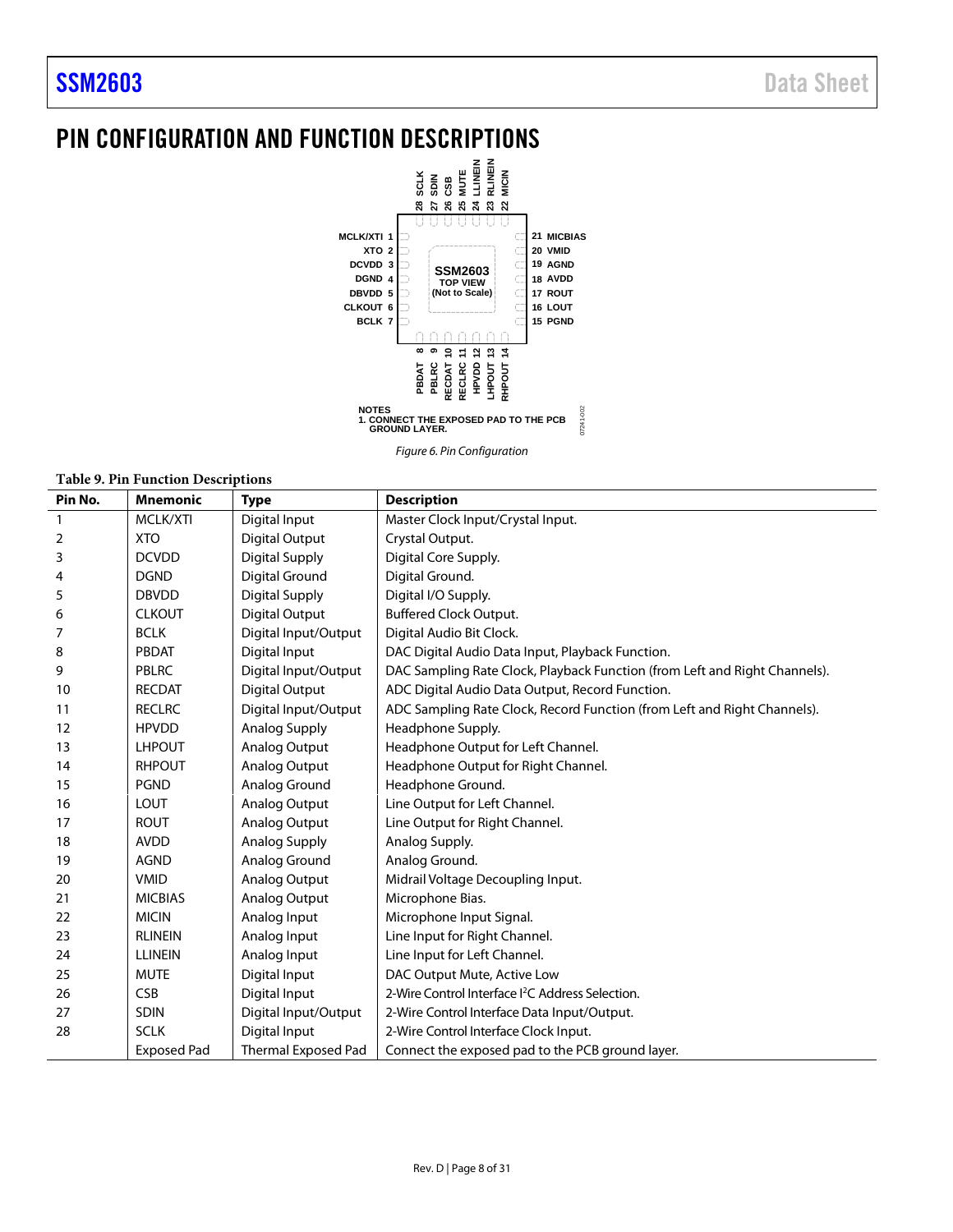## <span id="page-8-0"></span>TYPICAL PERFORMANCE CHARACTERISTICS

### <span id="page-8-1"></span>**CONVERTER FILTER RESPONSE**



*Figure 7. ADC Digital Filter Frequency Response*



*Figure 8. ADC Digital Filter Ripple*



*Figure 9. DAC Digital Filter Frequency Response*



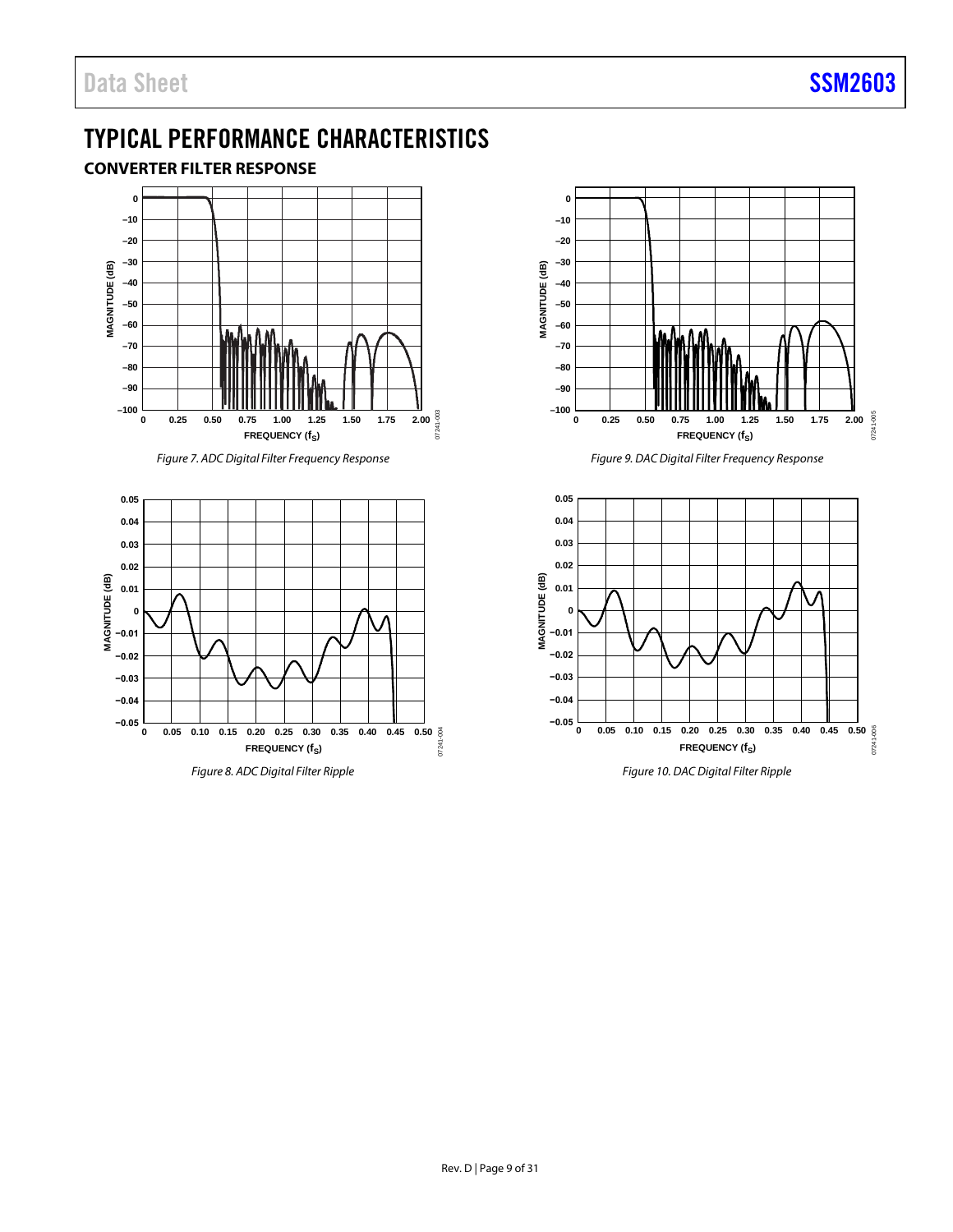### <span id="page-9-0"></span>**DIGITAL DE-EMPHASIS**



*Figure 11. De-Emphasis Frequency Response, Audio Sampling Rate = 32 kHz*



*Figure 12. De-Emphasis Error, Audio Sampling Rate = 32 kHz*



*Figure 13. De-Emphasis Frequency Response, Audio Sampling Rate = 44.1 kHz*



*Figure 14. De-Emphasis Error, Audio Sampling Rate = 44.1 kHz*



*Figure 15. De-Emphasis Frequency Response, Audio Sampling Rate = 48 kHz*



*Figure 16. De-Emphasis Error, Audio Sampling Rate = 48 kHz*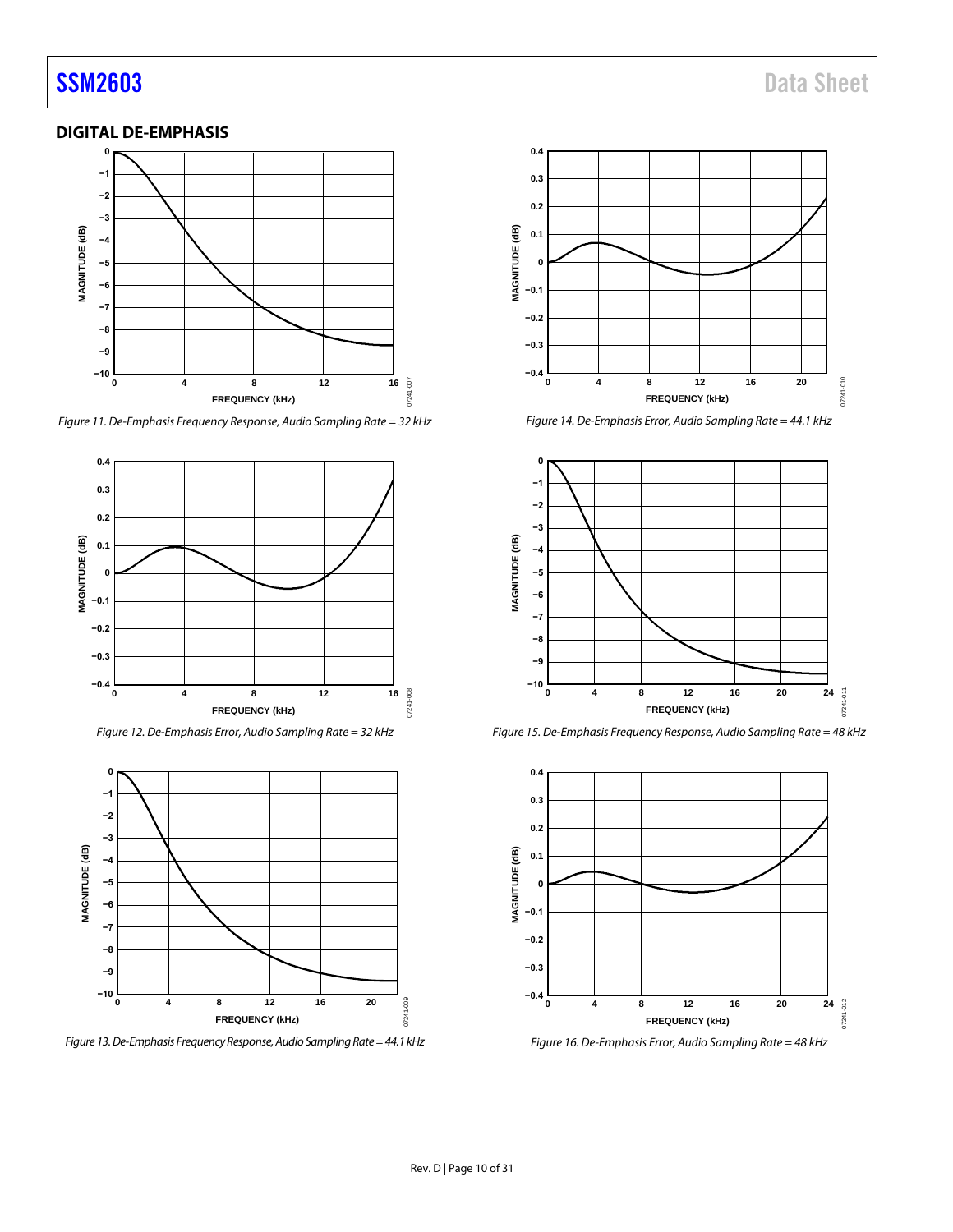### <span id="page-10-0"></span>THEORY OF OPERATION **DIGITAL CORE CLOCK**

<span id="page-10-1"></span>Inside th[e SSM2603](http://www.analog.com/SSM2603?doc=SSM2603.pdf) digital core is one central clock source, called the core clock, that produces a reference clock for all internal audio data processing and synchronization. When using an external clock source to drive the MCLK pin, great care should be taken to select a clock source with less than 50 ps of jitter. Without careful generation of the MCLK signal, the digital audio quality may suffer.

To enable th[e SSM2603](http://www.analog.com/SSM2603?doc=SSM2603.pdf) to generate the central reference clock in a system, connect a crystal oscillator between the MCLK/XTI input pin and the XTO output pin.

To allow an external device to generate the central reference clock, apply the external clock signal directly through the MCLK/XTI input pin. In this configuration, the oscillator circuit of the [SSM2603](http://www.analog.com/SSM2603?doc=SSM2603.pdf) can be powered down by using the OSC bit (Register R6, Bit D5) to reduce power consumption.

To accommodate applications with very high frequency master clocks, the internal core reference clock of the [SSM2603](http://www.analog.com/SSM2603?doc=SSM2603.pdf) can be set to either MCLK or MCLK divided by 2. This is enabled by adjusting the setting of the CLKDIV2 bit (Register R8, Bit D6). Complementary to this feature, the CLKOUT pin can also drive external clock sources with either the core clock signal or core clock divided by 2 by enabling the CLKODIV2 bit (Register R8, Bit D7).

When activating the digital core of the [SSM2603,](http://www.analog.com/SSM2603?doc=SSM2603.pdf) it is important for the user to follow this sequence: After activating the desired power-on blocks from Register R6, some delay time should be inserted prior to activating the active bit (Register R9, Bit D0), which enables the digital core.

The delay time is approximated by the following equation:

 $t = C \times 25,000/3.5$ 

where *C* is the decoupling capacitor on the VMID pin. For example, if  $C = 4.7 \mu$ F, t = 34 ms.

### <span id="page-10-2"></span>**ADC AND DAC**

The [SSM2603](http://www.analog.com/SSM2603?doc=SSM2603.pdf) contains a pair of oversampling Σ-∆ ADCs. The maximum ADC full-scale input level is 1.0 V rms when AVDD = 3.3 V. If the input signal to the ADC exceeds this level, data overloading occurs and causes audible distortion.

The ADC can accept analog audio input from either the stereo line inputs or the monaural microphone input. Note that the ADC can only accept input from a single source, so the user must choose either the line inputs or the microphone input as the source using the INSEL bit (Register R4, Bit D2). The digital data from the ADC output, once converted, is processed using the ADC filters.

Complementary to the ADC channels, th[e SSM2603](http://www.analog.com/SSM2603?doc=SSM2603.pdf) contains a pair of oversampling Σ-∆ DACs that convert the digital audio data from the internal DAC filters into an analog audio signal. The DAC output can also be muted by setting the DACMU bit (Register R5, Bit D3) in the control register.

### <span id="page-10-3"></span>**ADC HIGH-PASS AND DAC DE-EMPHASIS FILTERS**

The ADC and DAC employ separate digital filters that perform 24-bit signal processing. The digital filters are used for both record and playback modes and are optimized for each individual sampling rate used.

For recording mode operations, the unprocessed data from the ADC enters the ADC filters and is converted to the appropriate sampling frequency, and then is output to the digital audio interface.

For playback mode operations, the DAC filters convert the digital audio interface data to oversampled data, using a sampling rate selected by the user. The oversampled data is processed by the DAC and then is sent to the analog output mixer by enabling the DACSEL (Register R4, Bit D4).

Users have the option of setting up the device so that any dc offset in the input source signal is automatically detected and removed. To accomplish this, enable the digital high-pass filter (see [Table 2](#page-3-2) for characteristics) contained in the ADC digital filters by using the ADCHPF bit (Register R5, Bit D0).

In addition, users can implement digital de-emphasis by using the DEEMPH bits (Register R5, Bit D1 and Bit D2).

### <span id="page-10-4"></span>**HARDWARE MUTE PIN**

MUTE is a hardware mute pin that puts the DAC output of the [SSM2603](http://www.analog.com/SSM2603?doc=SSM2603.pdf) codec into a silent state. When MUTE is activated and the codec enters a mute state, the playback output voltage settles to VMID. The enabling of MUTE is shown i[n Figure 17.](#page-10-5)



<span id="page-10-5"></span>*Figure 17. Enabling of MUTE*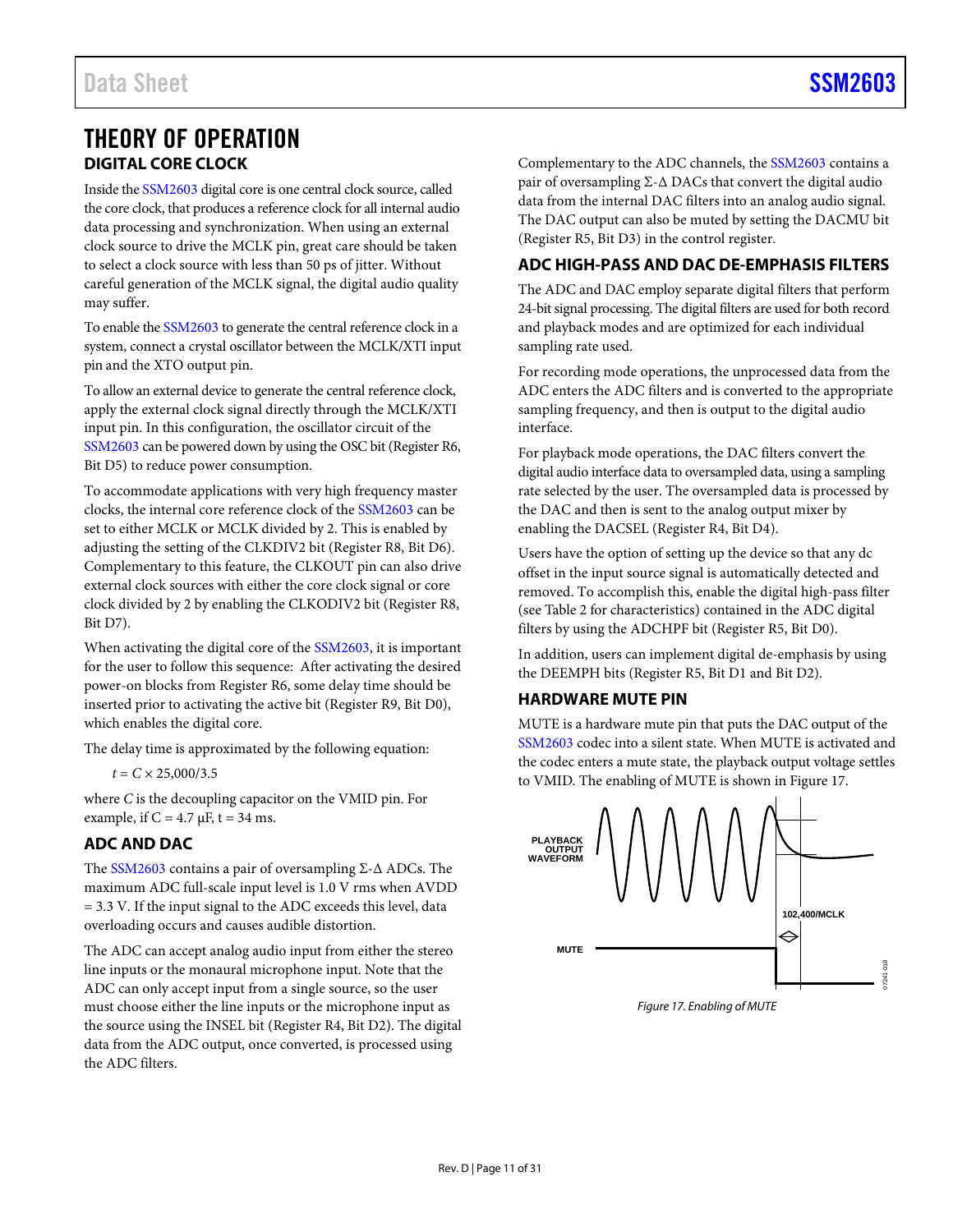### <span id="page-11-0"></span>**AUTOMATIC LEVEL CONTROL (ALC)**

Th[e SSM2603](http://www.analog.com/SSM2603?doc=SSM2603.pdf) codec has an automatic level control (ALC) that can be activated to suppress clipping and improve dynamic range even if a sudden, loud input signal is introduced. This is achieved by continuously adjusting the PGA gain so that the signal level at the ADC input remains constant.

### *Decay (Gain Ramp-Up) Time*

Decay time is the time taken for the PGA gain to ramp up to 90% of its range. The time for the recording level to return to its target value, therefore, depends on both the decay time and the gain adjustment required. If the gain adjustment is small, the time to return to the target value will be less than the decay time.

### *Attack (Gain Ramp-Down) Time*

Attack time is the time taken for the PGA gain to ramp down through 90% of its range. The time for the recording level to return to its target value, therefore, depends on both the attack time and the gain adjustment required. If the gain adjustment is small, the time to return to the target value will be less than the attack time.

#### *Noise Gate*

When the ALC function is enabled but the input signal is silent for long periods, an audible hissing sound may be introduced by a phenomenon called noise pumping. To prevent this occurrence, the [SSM2603](http://www.analog.com/SSM2603?doc=SSM2603.pdf) employs a noise gate function. A user-selected threshold can be set by using the NGTH bits (Register R18, Bit D3 to Bit D7). When the noise gate is enabled, the ADC output is either muted or held at a constant gain to prevent the noise-pumping phenomenon. For more information about the noise gate settings, see [Table 41.](#page-28-1)



*Figure 18. PGA and ALC Decay Time and Attack Time Definitions*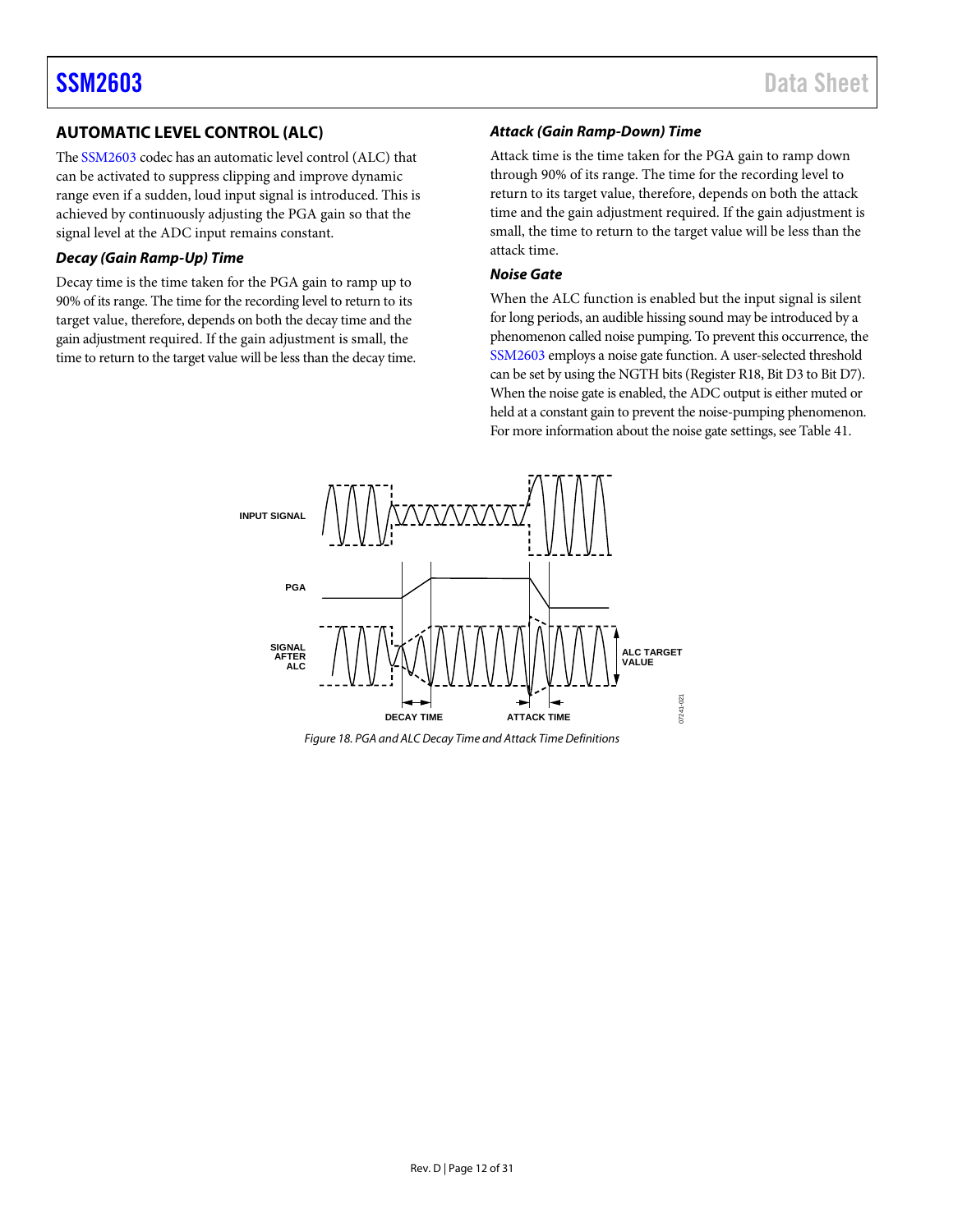### <span id="page-12-0"></span>**ANALOG INTERFACE**

### *Signal Chain*

The [SSM2603](http://www.analog.com/SSM2603?doc=SSM2603.pdf) includes stereo single-ended line and monaural microphone inputs to the on-board ADC. Either the line inputs or the microphone input, but not both simultaneously, can be connected to the ADC by setting the INSEL bit (Register R4, Bit D2). In addition, the line or microphone inputs can be routed and mixed directly to the output terminals via the SIDETONE\_EN (Register R4, Bit D5) and BYPASS (Register R4, Bit D3) bits. The [SSM2603](http://www.analog.com/SSM2603?doc=SSM2603.pdf) also includes line and headphone outputs from the on-board DAC.

### *Stereo Line and Monaural Microphone Inputs*

The [SSM2603](http://www.analog.com/SSM2603?doc=SSM2603.pdf) contains a set of single-ended stereo line inputs (RLINEIN and LLINEIN) that are internally biased to VMID by a voltage divider placed between AVDD and AGND. The line input signal can be connected to the internal ADC and, if desired, routed directly to the outputs via the bypass path by using the bypass bit (Register R4, Bit D3).



*Figure 19. Line Input to ADC*

07241-031

The line input volume can be adjusted from −34.5 dB to +33 dB in steps of +1.5 dB by setting the LINVOL (Register R0, Bit D0 to Bit D5) and RINVOL (Register R1, Bit D0 to Bit D5) bits. Volume control, by default, is independently adjustable on both right and left line inputs. However, the LRINBOTH or RLINBOTH bit, if selected, simultaneously loads both sets of volume control with the same value. The user can also set the LINMUTE (Register R0, Bit D7) and RINMUTE (Register R1, Bit D7) bits to mute the line input signal to the ADC.

The high impedance, low capacitance monaural microphone input pin (MICIN) has two gain stages and a microphone bias level (MICBIAS) that is internally biased to the VMID voltage level by a voltage divider placed between AVDD and AGND. The microphone input signal can be connected to the internal ADC and, if desired, routed directly to the outputs via the sidetone path by using the SIDETONE\_EN bit (Register R4, Bit D5).



*Figure 20. Microphone Input to ADC* 

The first gain stage is composed of a low noise operational amplifier set to an inverting configuration with integrated 50 kΩ feedback and 10 kΩ input resistors. The default microphone input signal gain is 14 dB. An external resistor (REXT) can be connected in series with the MICIN pin to reduce the first-stage gain of the microphone input signal to as low as 0 dB by using the following equation:

### *Microphone Input Gain* = 50 k $\Omega/(10 \text{ k}\Omega + R_{\text{EXT}})$

The second-stage gain of the microphone signal path is derived from the internal microphone boost circuitry. The available settings are 0 dB and 20 dB and are controlled by the MICBOOST (Register R4, Bit D0) bit. To achieve 20 dB of secondary gain boost, the user can select MICBOOST

In similar functionality to the line inputs, the MUTEMIC bit (Register R4, Bit D1) can be set to mute the microphone input signal to the ADC.

Note that when sourcing audio data from both line and microphone inputs, the maximum full-scale input of the ADC is  $1.0$  V rms when  $AVDD = 3.3$  V. Do not source any input voltage larger than full scale to avoid overloading the ADC, which causes distortion of sound and deterioration of audio quality. For best sound quality in both microphone and line inputs, gain should be carefully configured so that the ADC receives a signal equal to its full scale. This maximizes the signal-to-noise ratio for best total audio quality.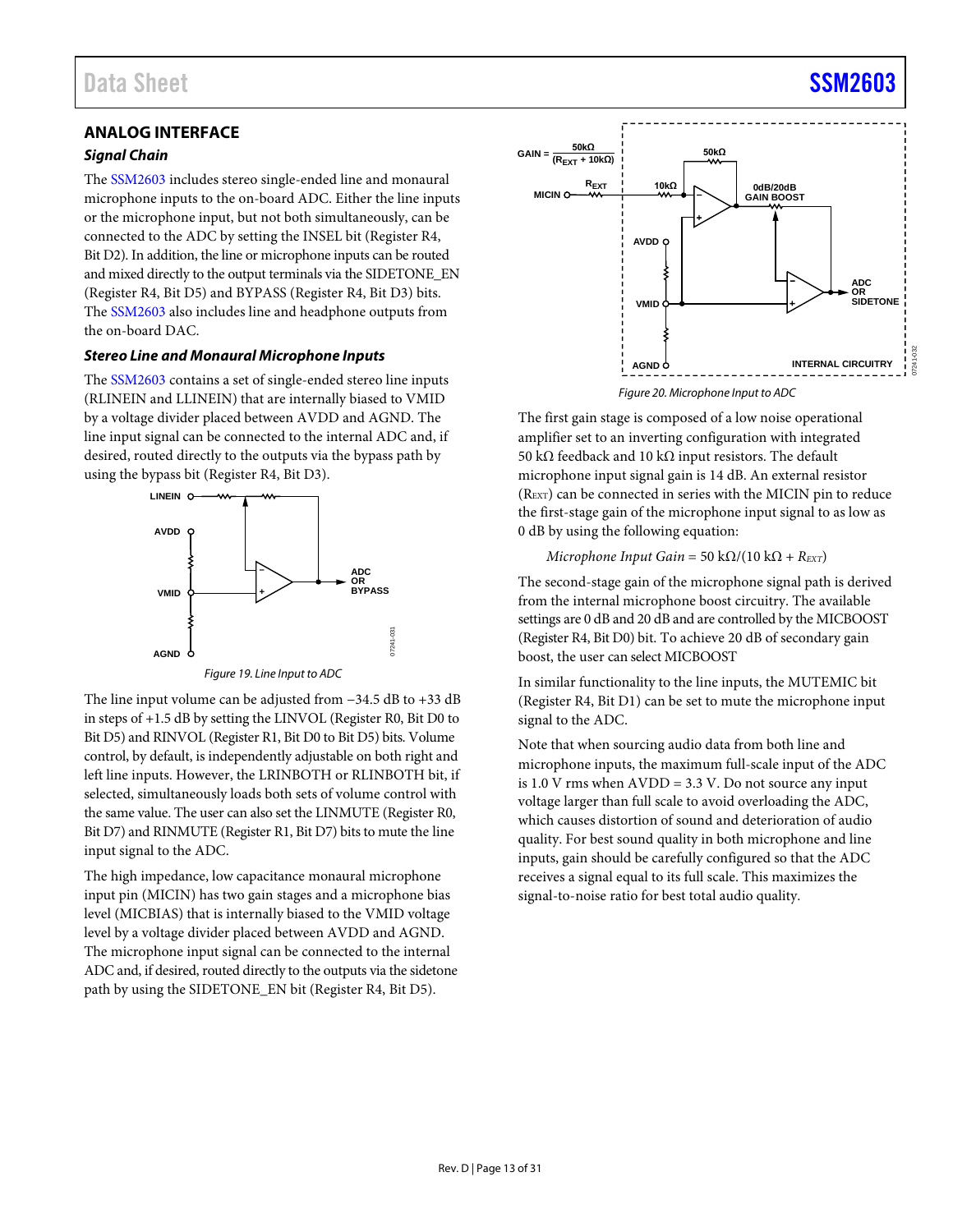### *Bypass and Sidetone Paths to Output*

The line and microphone inputs can be routed and mixed directly to the output terminals via the SIDETONE\_EN (Register R4, Bit D5) and bypass (Register R4, Bit D3) software control register selections. In both of these modes, the analog input signal is routed directly to the output terminals and is not digitally converted. The bypass signal at the output mixer is the same level as the output of the PGA associated with each line input.

The sidetone signal at the output mixer must be attenuated by a range of −6 dB to −15 dB in steps of −3 dB by configuring the SIDETONE\_ATT (Register R4, Bit D6 and Bit D7) control register bits. The selected level of attenuation occurs after the initial microphone signal amplification from the microphone first- and second-stage gains.

### *Line and Headphone Outputs*

The DAC outputs, the microphone (the sidetone path), and the line inputs (the bypass path) are summed at an output mixer. This output signal can be present at both the stereo line outputs and stereo headphone outputs.



Th[e SSM2603](http://www.analog.com/SSM2603?doc=SSM2603.pdf) has a set of efficient headphone amplifier outputs, LHPOUT and RHPOUT, that are able to drive 16  $\Omega$  or 32  $\Omega$ headphone speakers.



*Figure 22. Headphone Output*

In similar functionality to the line inputs, the LHPOUT and RHPOUT volumes, by default, are independently adjusted by setting the LHPVOL (Register R2, Bit D0 to Bit D6) and RHPVOL (Register R3, Bit D0 to Bit D6) bits of the headphone output control registers. The headphone outputs can be muted by writing codes less than 0110000 to the LHPVOL and RHPVOL bits. The user is also able to simultaneously load the volume control of both channels by writing to the LRHPBOTH (Register R2, Bit D8) and RLHPBOTH (Register R3, Bit D8) bits of the left- and rightchannel DAC volume registers.

The maximum output level of the headphone outputs is 1.0 V rms when  $AVDD$  and  $HPVDD = 3.3$  V. To suppress audible pops and clicks, the headphone and line outputs are held at the VMID dc voltage level when the device is set to standby mode or in the event that the headphone outputs are muted.

The stereo line outputs of the [SSM2603,](http://www.analog.com/SSM2603?doc=SSM2603.pdf) the LOUT and ROUT pins, are able to drive a load impedance of 10 k $\Omega$  and 50 pF. The line output signal levels are not adjustable at the output mixer, having a fixed gain of 0 dB. The maximum output level of the line outputs is 1.0 V rms when AVDD = 3.3 V.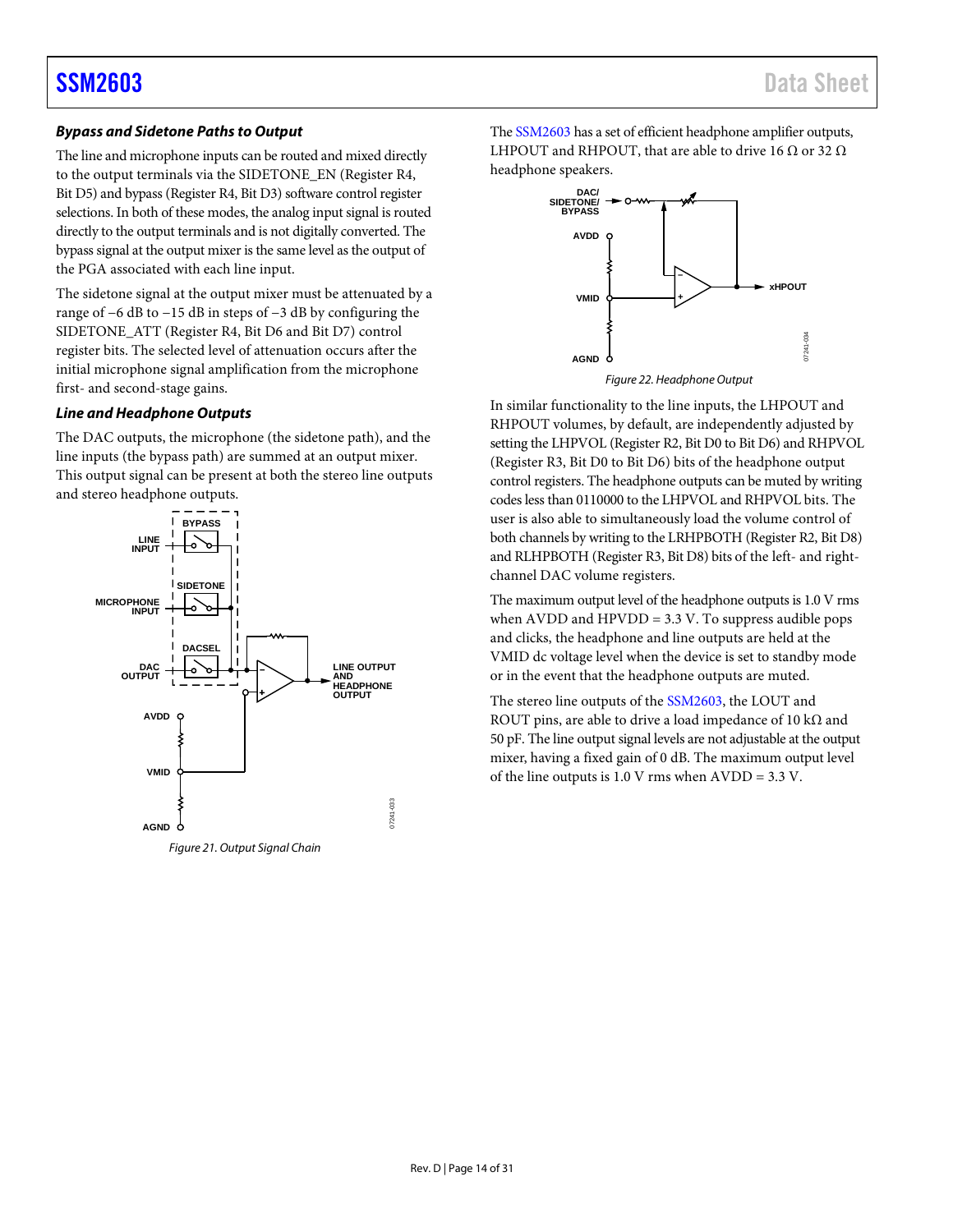### <span id="page-14-0"></span>**DIGITAL AUDIO INTERFACE**

The digital audio input can support the following four digital audio communication protocols: right-justified mode, left-justified mode, I 2 S mode, and digital signal processor (DSP) mode.

The mode selection is performed by writing to the FORMAT bits of the digital audio interface register (Register R7, Bit D1 and Bit D0). All modes are MSB first and operate with data of 16 to 32 bits.

### *Recording Mode*

On the RECDAT output pin, the digital audio interface can send digital audio data for recording mode operation. The digital audio interface outputs the processed internal ADC digital filter data onto the RECDAT output. The digital audio data stream on RECDAT comprises left- and right-channel audio data that is time domain multiplexed.

The RECLRC is the digital audio frame clock signal that separates left- and right-channel data on the RECDAT lines.

The BCLK signal acts as the digital audio clock. Depending on if th[e SSM2603](http://www.analog.com/SSM2603?doc=SSM2603.pdf) is in master or slave mode, the BCLK signal is either an input or an output signal. During a recording operation, RECDAT and RECLRC must be synchronous to the BCLK signal to avoid data corruption.

### *Playback Mode*

On the PBDAT input pin, the digital audio interface can receive digital audio data for playback mode operation. The digital audio data stream on PBDAT comprises left- and right-channel audio data that is time domain multiplexed. The PBLRC is the digital audio frame clock signal that separates left- and right-channel data on the PBDAT lines.

The BCLK signal acts as the digital audio clock. Depending on whether th[e SSM2603](http://www.analog.com/SSM2603?doc=SSM2603.pdf) is in master or slave mode, the BCLK signal is either an input or an output signal. During a playback operation, PBDAT and PBLRC must be synchronous to the BCLK signal to avoid data corruption.

### *Digital Audio Data Sampling Rate*

To accommodate a wide variety of commonly used DAC and ADC sampling rates, the [SSM2603](http://www.analog.com/SSM2603?doc=SSM2603.pdf) allows for two modes of operation, normal and USB, selected by the USB bit (Register R8, Bit D0).

In normal mode, the [SSM2603](http://www.analog.com/SSM2603?doc=SSM2603.pdf) supports digital audio sampling rates from 8 kHz to 96 kHz. Normal mode supports 256 fs and 384 fs based clocks. To select the desired sampling rate, the user must set the appropriate sampling rate register in the SR control bits (Register R8, Bit D2 to Bit D5) and match this selection to the core clock frequency that is pulsed on the MCLK pin. Se[e Table 29](#page-23-2) an[d Table 30](#page-24-0) for guidelines.

In USB mode, th[e SSM2603](http://www.analog.com/SSM2603?doc=SSM2603.pdf) supports digital audio sampling rates from 8 kHz to 96 kHz. USB mode supports 250  $f_s$  and 272  $f_s$ based clocks. USB mode is enabled on the [SSM2603](http://www.analog.com/SSM2603?doc=SSM2603.pdf) to support the common universal serial bus (USB) clock rate of 12 MHz, or to support 24 MHz if the CLKDIV2 control register bit is activated. The user must set the appropriate sampling rate in the SR control bits (Register R8, Bit D2 to Bit D5). Se[e Table 29](#page-23-2) an[d Table 31](#page-25-0) for guidelines.

Note that the sampling rate is generated as a fixed divider from the MCLK signal. Because all audio processing references the core MCLK signal, corruption of this signal, in turn, corrupts the outgoing audio quality of th[e SSM2603.](http://www.analog.com/SSM2603?doc=SSM2603.pdf) The BCLK/RECLRC/ RECDAT or BCLK/PBLRC/PBDAT signals must be synchronized with MCLK in the digital audio interface circuit. MCLK must be faster or equal to the BCLK frequency to guarantee that no data is lost during data synchronization.

The BCLK frequency should be greater than

*Sampling Rate* × *Word Length* × 2

Ensuring that the BCLK frequency is greater than this value guarantees that all valid data bits are captured by the digital audio interface circuitry. For example, if a 32 kHz digital audio sampling rate with a 32-bit word length is desired,  $BCLK \ge 2.048 \text{ MHz.}$ 



*Figure 23. Left-Justified Audio Input Mode*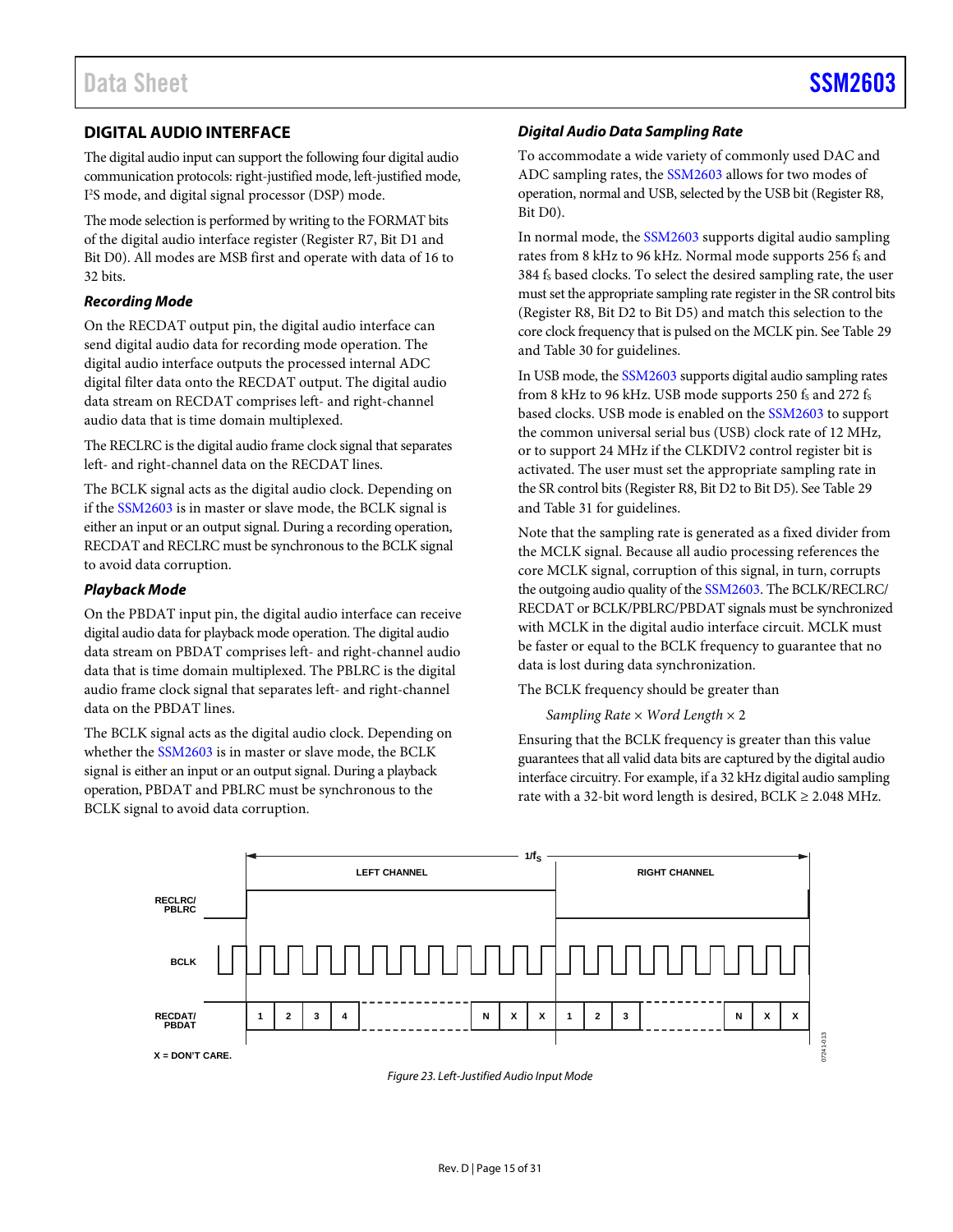

*Figure 27. DSP/PCM Mode Audio Input Submode 2 (SM2) [Bit LRP = 1]*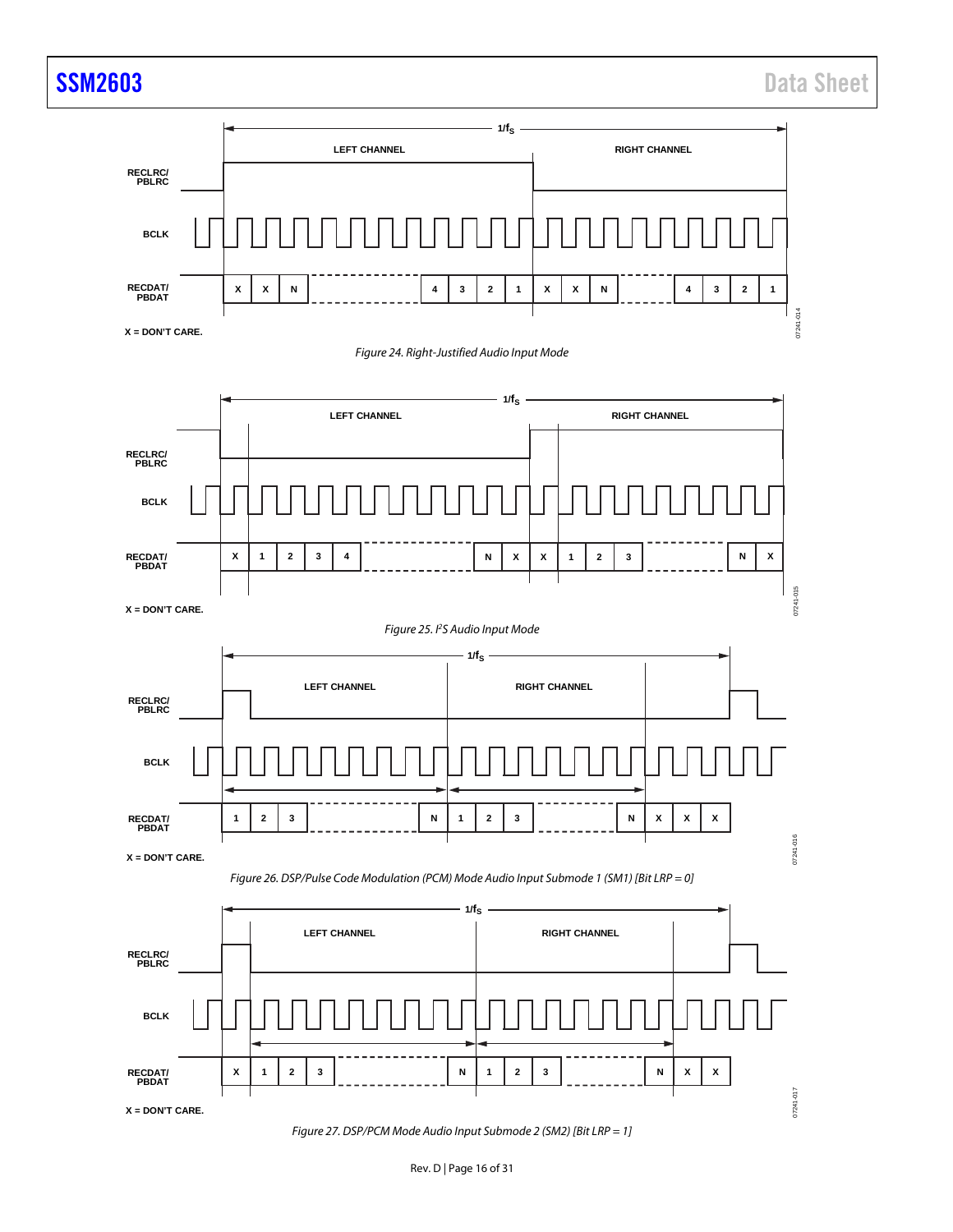### <span id="page-16-0"></span>**SOFTWARE CONTROL INTERFACE**

The software control interface provides access to the user-selectable control registers and can operate with a 2-wire  $(I<sup>2</sup>C)$  interface.

Within each control register is a control data-word consisting of 16 bits, MSB first. Bit B15 to Bit B9 are the register map address, and Bit B8 to Bit B0 are register data for the associated register map.

SDIN generates the serial control data-word, SCLK clocks the serial data, and CSB determines the I<sup>2</sup>C device address. If the CSB pin is set to 0, the address selected is 0011010; if 1, the address is 0011011.

### <span id="page-16-1"></span>**CONTROL REGISTER SEQUENCING**

- 1. Enable all of the necessary power management bits of Register R6 with the exception of the out bit (Bit D4). The out bit should be set to 1 until the final step of the control register sequence.
- 2. After the power management bits are set, program all other necessary registers, with the exception of the active bit [Register R9, Bit D0] and the out bit of the power management register.
- 3. As described in the [Digital Core Clock](#page-10-1) section of the [Theory of Operation,](#page-10-0) insert enough delay time to charge the VMID decoupling capacitor before setting the active bit [Register R9, Bit D0] .
- 4. Finally, to enable the DAC output path of the [SSM2603,](http://www.analog.com/SSM2603?doc=SSM2603.pdf) set the out bit of Register R6 to 0.

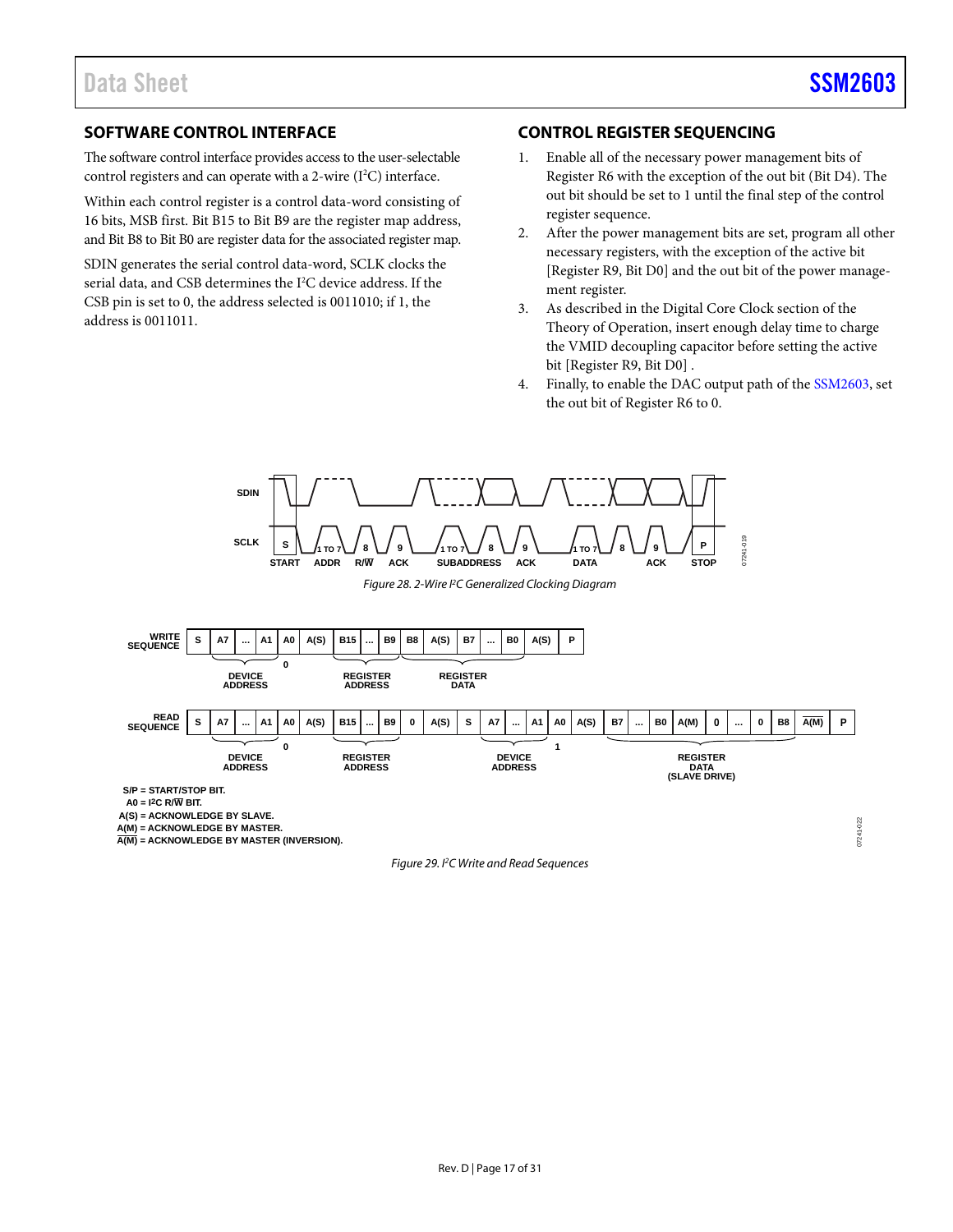07241-023

# <span id="page-17-0"></span>TYPICAL APPLICATION CIRCUITS



*Figure 30. Power Management Functional Location Diagram (Control Register R6, Bit D0 to Bit D7)*



*Figure 31. Typical Application Circuit*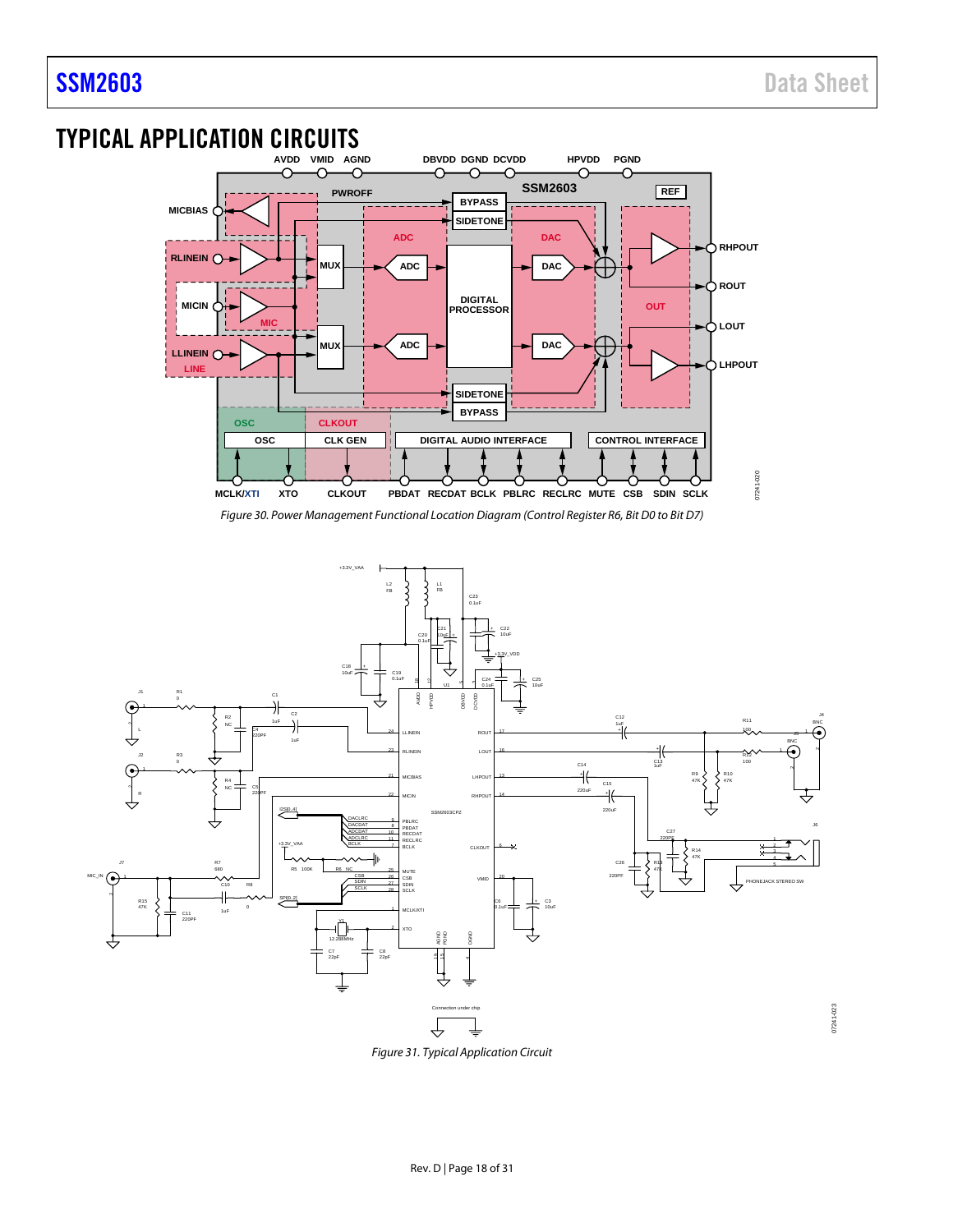## <span id="page-18-0"></span>REGISTER MAP

### **Table 10. Register Map**

|                 | Reg. Address Name |                                   | D <sub>8</sub>  | D7              | D <sub>6</sub>    | D <sub>5</sub>           | D <sub>4</sub> | D <sub>3</sub> | D <sub>2</sub> | D <sub>1</sub> | D <sub>0</sub>  | <b>Default</b> |
|-----------------|-------------------|-----------------------------------|-----------------|-----------------|-------------------|--------------------------|----------------|----------------|----------------|----------------|-----------------|----------------|
| R <sub>0</sub>  | 0x00              | Left-channel<br>ADC input volume  | <b>LRINBOTH</b> | <b>LINMUTE</b>  | $\Omega$          | LINVOL[5:0]              |                |                |                |                |                 | 010010111      |
| R1              | 0x01              | Right-channel<br>ADC input volume | <b>RLINBOTH</b> | <b>RINMUTE</b>  | $\Omega$          | 010010111<br>RINVOL[5:0] |                |                |                |                |                 |                |
| R <sub>2</sub>  | 0x02              | Left-channel<br>DAC volume        | <b>LRHPBOTH</b> | $\overline{0}$  |                   | LHPVOL[6:0]<br>001111001 |                |                |                |                |                 |                |
| R <sub>3</sub>  | 0x03              | Right-channel<br>DAC volume       | <b>RLHPBOTH</b> | $\overline{0}$  |                   | RHPVOL[6:0]              |                |                |                |                |                 | 001111001      |
| R <sub>4</sub>  | 0x04              | Analog audio path 0               |                 |                 | SIDETONE ATT[1:0] | SIDETONE EN DACSEL       |                | <b>Bypass</b>  | <b>INSEL</b>   | <b>MUTEMIC</b> | <b>MICBOOST</b> | 000001010      |
| R <sub>5</sub>  | 0x05              | Digital audio path                | $\mathbf 0$     |                 | $\mathbf{0}$      | $\Omega$                 | <b>HPOR</b>    | <b>DACMU</b>   |                | DEEMPH[1:0]    | <b>ADCHPF</b>   | 000001000      |
| R <sub>6</sub>  | 0x06              | Power<br>management               | 0               | <b>PWROFF</b>   | <b>CLKOUT</b>     | OSC                      | Out            | <b>DAC</b>     | <b>ADC</b>     | <b>MIC</b>     | <b>LINEIN</b>   | 010011111      |
| R <sub>7</sub>  | 0x07              | Digital audio I/F                 | 0               | <b>BCLKINV</b>  | <b>MS</b>         | <b>LRSWAP</b>            | <b>LRP</b>     | WL[1:0]        |                |                | Format[1:0]     | 000001010      |
| R <sub>8</sub>  | 0x08              | Sampling rate                     | 0               | <b>CLKODIV2</b> | <b>CLKDIV2</b>    |                          | SR[3:0]        |                |                | <b>BOSR</b>    | <b>USB</b>      | 000000000      |
| R <sub>9</sub>  | 0x09              | Active                            | 0               | 0               | 0                 | $\overline{0}$           | 0              | $\Omega$       | $\mathbf 0$    | 0              | Active          | 000000000      |
| R <sub>15</sub> | 0x0F              | Software reset                    |                 |                 |                   |                          | Reset[8:0]     |                |                |                |                 | 000000000      |
| R <sub>16</sub> | 0x10              | <b>ALC Control 1</b>              | ALCSEL[1:0]     |                 |                   | MAXGAIN[2:0]             |                |                |                | ALCL[3:0]      |                 | 001111011      |
| <b>R17</b>      | 0x11              | <b>ALC Control 2</b>              | 0               |                 |                   | DCY[3:0]                 |                |                |                | ATK[3:0]       |                 | 000110010      |
| R <sub>18</sub> | 0x12              | Noise gate                        | 0               |                 |                   | <b>NGTH[4:0]</b>         |                |                | NGG[1:0]       |                | <b>NGAT</b>     | 000000000      |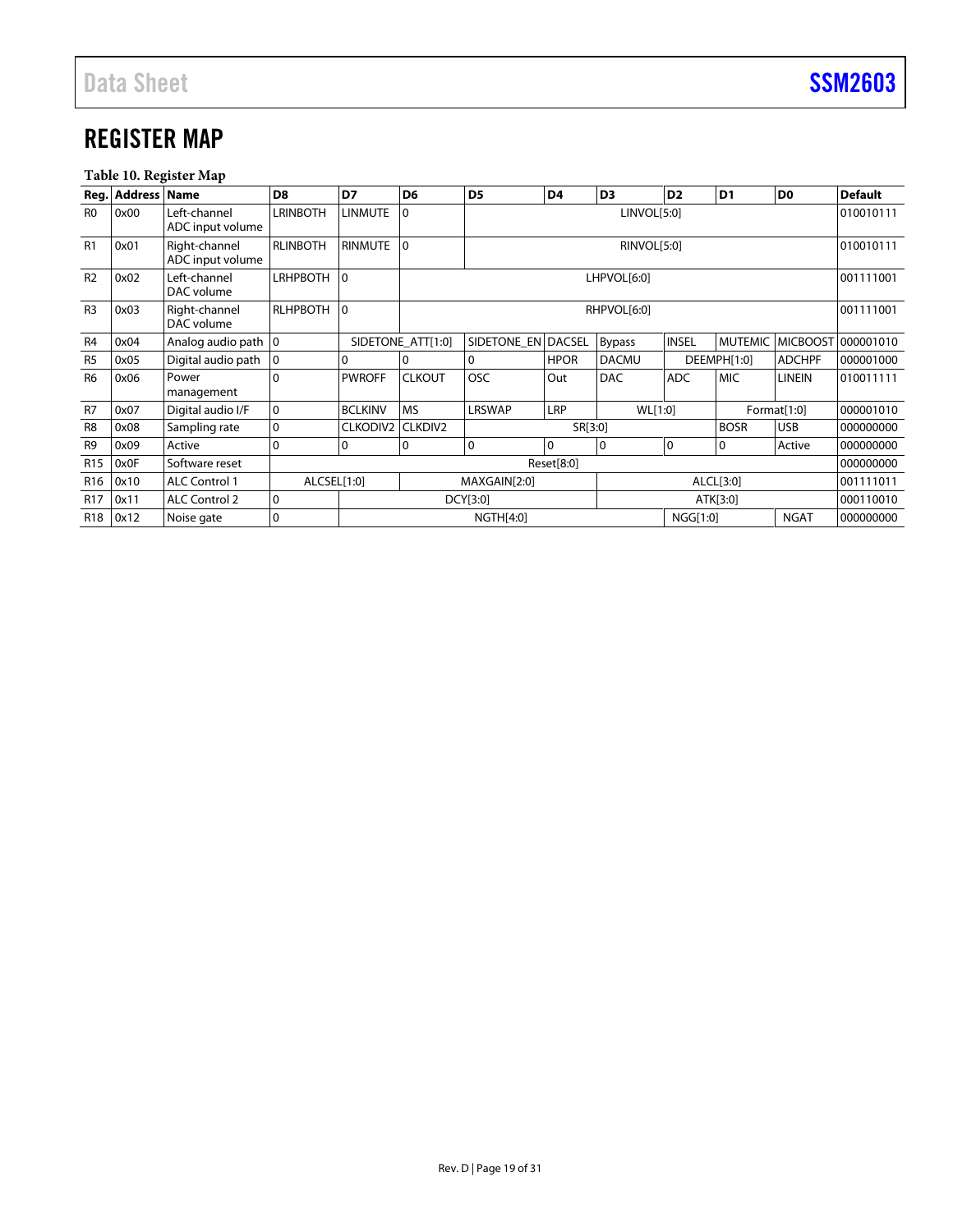### <span id="page-19-0"></span>REGISTER MAP DETAILS

### <span id="page-19-1"></span>**LEFT-CHANNEL ADC INPUT VOLUME, ADDRESS 0x00**

### **Table 11. Left-Channel ADC Input Volume Register Bit Map**

| Dε    | --   | --<br>n. | D4 |     | ~<br>ـ ש    | D <sub>0</sub> |
|-------|------|----------|----|-----|-------------|----------------|
| RINBO | INII |          |    | IN' | $\sim$<br>м |                |

### **Table 12. Descriptions of Left-Channel ADC Input Volume Register Bits**

| <b>Bit Name</b> | <b>Description</b>                             | <b>Settings</b>                                                                                   |
|-----------------|------------------------------------------------|---------------------------------------------------------------------------------------------------|
| <b>LRINBOTH</b> | Left-to-right line input ADC data load control | 0 = disable simultaneous loading of left-channel ADC data to right-<br>channel register (default) |
|                 |                                                | 1 = enable simultaneous loading of left-channel ADC data to right-<br>channel register            |
| <b>LINMUTE</b>  | Left-channel input mute                        | $0 =$ disable mute                                                                                |
|                 |                                                | $1 =$ enable mute on data path to ADC (default)                                                   |
| LINVOL[5:0]     | Left-channel PGA volume control                | $000000 = -34.5$ dB                                                                               |
|                 |                                                | $\dots$ In 1.5 dB steps                                                                           |
|                 |                                                | 01 0111 = $0$ dB (default)                                                                        |
|                 |                                                | $\ldots$ In 1.5 dB steps                                                                          |
|                 |                                                | $01 1111 = 12 dB$                                                                                 |
|                 |                                                | $100000 = 13.5 dB$                                                                                |
|                 |                                                | $100001 = 15 dB$                                                                                  |
|                 |                                                | $100010 = 16.5 dB$                                                                                |
|                 |                                                | $100011 = 18 dB$                                                                                  |
|                 |                                                | $100100 = 19.5 dB$                                                                                |
|                 |                                                | $100101 = 21 dB$                                                                                  |
|                 |                                                | $100110 = 22.5 dB$                                                                                |
|                 |                                                | $100111 = 24 dB$                                                                                  |
|                 |                                                | $10 1000 = 25.5 dB$                                                                               |
|                 |                                                | $10 1001 = 27 dB$                                                                                 |
|                 |                                                | $10 1010 = 28.5 dB$                                                                               |
|                 |                                                | $10 1011 = 30 dB$                                                                                 |
|                 |                                                | $10 1100 = 31.5 dB$                                                                               |
|                 |                                                | 10 1101 to 11 1111 = 33 dB                                                                        |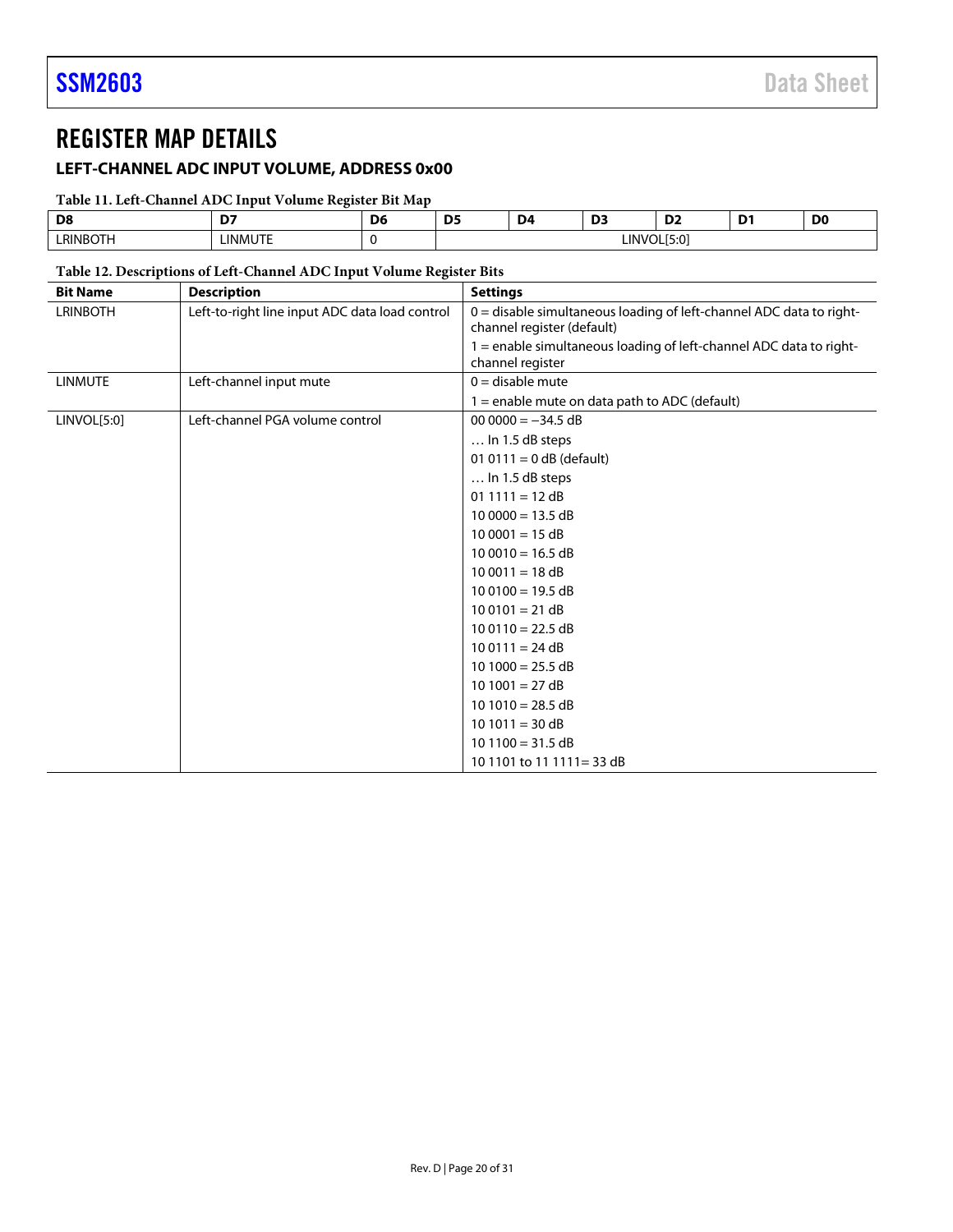### <span id="page-20-0"></span>**RIGHT-CHANNEL ADC INPUT VOLUME, ADDRESS 0x01**

**Table 13. Right-Channel ADC Input Volume Register Bit Map**

| D£<br>◡            | -       | <b>DF</b><br>້. | . . | --<br>. .   | --<br>--      | . .<br>. .<br>- | D <sub>0</sub> |
|--------------------|---------|-----------------|-----|-------------|---------------|-----------------|----------------|
| HNBO <sub>In</sub> | RINMUTE |                 |     | <b>RINV</b> | $\sim$<br>. . |                 |                |

### **Table 14. Descriptions of Right-Channel ADC Input Volume Register Bits**

| <b>Bit Name</b> | <b>Description</b>                             | <b>Settings</b>                                                                                   |
|-----------------|------------------------------------------------|---------------------------------------------------------------------------------------------------|
| <b>RLINBOTH</b> | Right-to-left line input ADC data load control | 0 = disable simultaneous loading of right-channel ADC data to left-<br>channel register (default) |
|                 |                                                | 1 = enable simultaneous loading of right-channel ADC data to left-<br>channel register            |
| <b>RINMUTE</b>  | Right-channel input mute                       | $0 =$ disable mute                                                                                |
|                 |                                                | $1 =$ enable mute on data path to ADC (default)                                                   |
| RINVOL[5:0]     | Right-channel PGA volume control               | $000000 = -34.5 dB$                                                                               |
|                 |                                                | $\ldots$ In 1.5 dB steps                                                                          |
|                 |                                                | 01 0111 = $0$ dB (default)                                                                        |
|                 |                                                | $\dots$ In 1.5 dB steps                                                                           |
|                 |                                                | $01 1111 = 12 dB$                                                                                 |
|                 |                                                | $100000 = 13.5 dB$                                                                                |
|                 |                                                | $100001 = 15 dB$                                                                                  |
|                 |                                                | $100010 = 16.5 dB$                                                                                |
|                 |                                                | $100011 = 18 dB$                                                                                  |
|                 |                                                | $100100 = 19.5 dB$                                                                                |
|                 |                                                | $100101 = 21 dB$                                                                                  |
|                 |                                                | $100110 = 22.5 dB$                                                                                |
|                 |                                                | $100111 = 24 dB$                                                                                  |
|                 |                                                | $10 1000 = 25.5 dB$                                                                               |
|                 |                                                | $10 1001 = 27 dB$                                                                                 |
|                 |                                                | $10 1010 = 28.5 dB$                                                                               |
|                 |                                                | $10 1011 = 30 dB$                                                                                 |
|                 |                                                | $101100 = 31.5 dB$                                                                                |
|                 |                                                | 10 1101 to 11 1111 = 33 dB                                                                        |

### <span id="page-20-1"></span>**LEFT-CHANNEL DAC VOLUME, ADDRESS 0x02**

**Table 15. Left-Channel DAC Volume Register Bit Map**

| Dε         | <b>Section</b><br>- | - -<br>υι | <b>DF</b><br>נט | D4. | $\sim$<br><u>.</u>                                                     | $\sim$<br>◡ | -<br>. . | <b>DO</b> |
|------------|---------------------|-----------|-----------------|-----|------------------------------------------------------------------------|-------------|----------|-----------|
| DR.<br>∟RP |                     |           |                 |     | LHP<br>$\sim$<br>ŰL<br>$\overline{1}$<br>$\sqrt{ }$<br>טיטו<br>_______ |             |          |           |

### **Table 16. Descriptions of Left-Channel DAC Volume Register Bits**

| <b>Bit Name</b> | <b>Description</b>                          | <b>Settings</b>                                                                                                 |
|-----------------|---------------------------------------------|-----------------------------------------------------------------------------------------------------------------|
| <b>LRHPBOTH</b> | Left-to-right headphone volume load control | $0 =$ disable simultaneous loading of left-channel headphone volume<br>data to right-channel register (default) |
|                 |                                             | e enable simultaneous loading of left-channel headphone volume<br>data to right-channel register                |
| LHPVOL[6:0]     | Left-channel headphone volume control       | 000 0000 to 010 1111 = mute                                                                                     |
|                 |                                             | $0110000 = -73 dB$                                                                                              |
|                 |                                             | $\ldots$ In 1 dB steps                                                                                          |
|                 |                                             | 111 1001 = 0 dB (default)                                                                                       |
|                 |                                             | $\ldots$ In 1 dB steps                                                                                          |
|                 |                                             | $111 1111 = +6 dB$                                                                                              |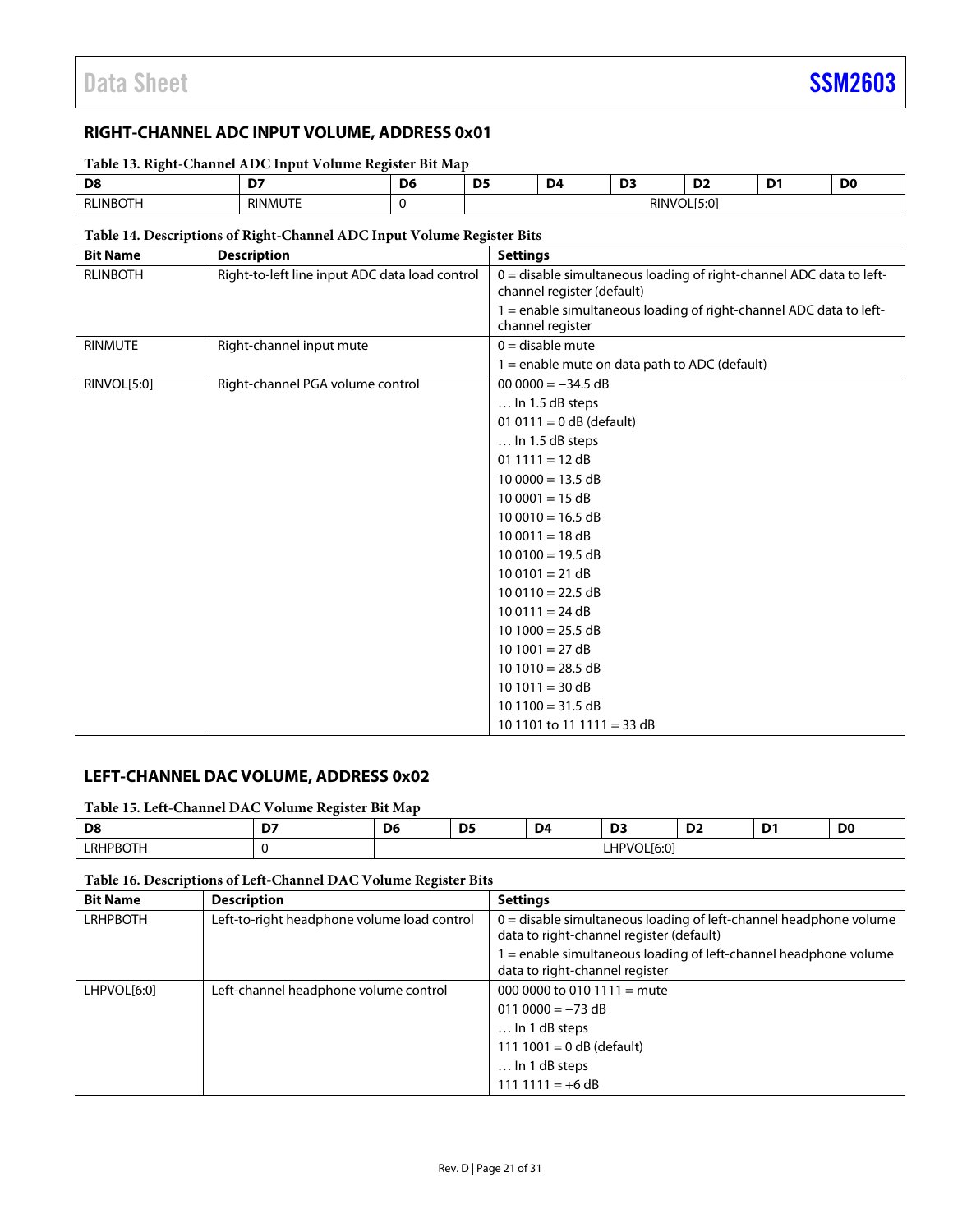### <span id="page-21-0"></span>**RIGHT-CHANNEL DAC VOLUME, ADDRESS 0x03**

**Table 17. Right-Channel DAC Volume Register Bit Map**

| D <sub>8</sub>   | -- | $\sim$<br>D6 | nr.<br>-- | D <sub>4</sub> | $\sim$<br>υ.               | ◡ | - | D <sub>0</sub> |
|------------------|----|--------------|-----------|----------------|----------------------------|---|---|----------------|
| RLH <sub>L</sub> |    |              |           |                | $\sim$<br>ור<br>nnr<br>J.U |   |   |                |

### **Table 18. Descriptions of Right-Channel DAC Volume Register Bits**

| <b>Bit Name</b> | <b>Description</b>                          | <b>Settings</b>                                                                                                 |
|-----------------|---------------------------------------------|-----------------------------------------------------------------------------------------------------------------|
| <b>RLHPBOTH</b> | Right-to-left headphone volume load control | $0 =$ disable simultaneous loading of right-channel headphone<br>volume data to left-channel register (default) |
|                 |                                             | $=$ enable simultaneous loading of right-channel headphone<br>volume data to left-channel register              |
| RHPVOL[6:0]     | Right-channel headphone volume control      | 000 0000 to 010 1111 = mute                                                                                     |
|                 |                                             | $0110000 = -73 dB$                                                                                              |
|                 |                                             | $\ldots$ In 1 dB steps                                                                                          |
|                 |                                             | 111 1001 = $0$ dB (default)                                                                                     |
|                 |                                             | $\ldots$ In 1 dB steps                                                                                          |
|                 |                                             | $111 1111 = +6 dB$                                                                                              |

### <span id="page-21-1"></span>**ANALOG AUDIO PATH, ADDRESS 0x04**

### **Table 19. Analog Audio Path Register Bit Map**

| D8 | $-$<br>D.                 | D <sub>6</sub>                              | nr.<br><u>.</u>            | D <sub>4</sub> | ◡             | n-<br>⊿ע | -<br>້         | D <sub>0</sub>  |
|----|---------------------------|---------------------------------------------|----------------------------|----------------|---------------|----------|----------------|-----------------|
|    | Tone<br>SIDE <sup>-</sup> | $1:0$ <sup>1</sup><br>$\mathbf{u}$<br>AL LL | EN<br><b>SIDETONE</b><br>– | <b>DACSEL</b>  | <b>Bypass</b> | INSEL    | <b>MUTEMIC</b> | <b>MICBOOST</b> |

### **Table 20. Descriptions of Analog Audio Path Register Bits**

| <b>Bit Name</b>   | <b>Description</b>                                      | <b>Settings</b>                               |  |  |
|-------------------|---------------------------------------------------------|-----------------------------------------------|--|--|
| SIDETONE_ATT[1:0] | Microphone sidetone gain control.                       | $00 = -6$ dB (default)                        |  |  |
|                   |                                                         | $01 = -9 dB$                                  |  |  |
|                   |                                                         | $10 = -12$ dB                                 |  |  |
|                   |                                                         | $11 = -15$ dB                                 |  |  |
| SIDETONE EN       | Sidetone enable. Allows attenuated microphone signal to | $0 =$ sidetone disable (default)              |  |  |
|                   | be mixed at device output terminal.                     | $=$ sidetone enable                           |  |  |
| <b>DACSEL</b>     | DAC select. Allows DAC output to be mixed at device     | $0 =$ do not select DAC (default)             |  |  |
|                   | output terminal.                                        | $=$ select DAC                                |  |  |
| <b>Bypass</b>     | Bypass select. Allows line input signal to be mixed at  | $0 =$ bypass disable                          |  |  |
|                   | device output terminal.                                 | $=$ bypass enable (default)                   |  |  |
| <b>INSEL</b>      | Line input or microphone input select to ADC.           | $0 =$ line input select to ADC (default)      |  |  |
|                   |                                                         | = microphone input select to ADC              |  |  |
| <b>MUTEMIC</b>    | Microphone mute control to ADC.                         | $0 =$ mute on data path to ADC disable        |  |  |
|                   |                                                         | $=$ mute on data path to ADC enable (default) |  |  |
| <b>MICBOOST</b>   | Primary microphone amplifier gain booster control.      | $0 = 0$ dB (default)                          |  |  |
|                   |                                                         | $= 20$ dB                                     |  |  |

### <span id="page-21-2"></span>**DIGITAL AUDIO PATH, ADDRESS 0x05**

### **Table 21. Digital Audio Path Register Bit Map**

| D <sub>8</sub><br>__ | - D <sup>7</sup><br>the contract of the contract of the | D6<br>__ | $-$<br><u>.</u><br>__ | D <sub>4</sub><br>the contract of the contract of the | ים<br>--<br>$-$ | $\sim$<br>ـ ـ<br>the contract of the contract of the  | $\sim$<br>the contract of the contract of the | D <sub>0</sub> |
|----------------------|---------------------------------------------------------|----------|-----------------------|-------------------------------------------------------|-----------------|-------------------------------------------------------|-----------------------------------------------|----------------|
|                      |                                                         |          |                       | <b>HPOR</b>                                           | <b>DACMU</b>    | <b>DEEMPHI</b><br>the contract of the contract of the | $1:0^1$                                       | <b>ADCHPF</b>  |

### **Table 22. Descriptions of Digital Audio Path Register Bits**

| <b>Bit Name</b> | <b>Description</b>                                 | <b>Settings</b>              |
|-----------------|----------------------------------------------------|------------------------------|
| <b>HPOR</b>     | Stores dc offset when high-pass filter is disabled | $0 =$ clear offset (default) |
|                 |                                                    | $1 =$ store offset           |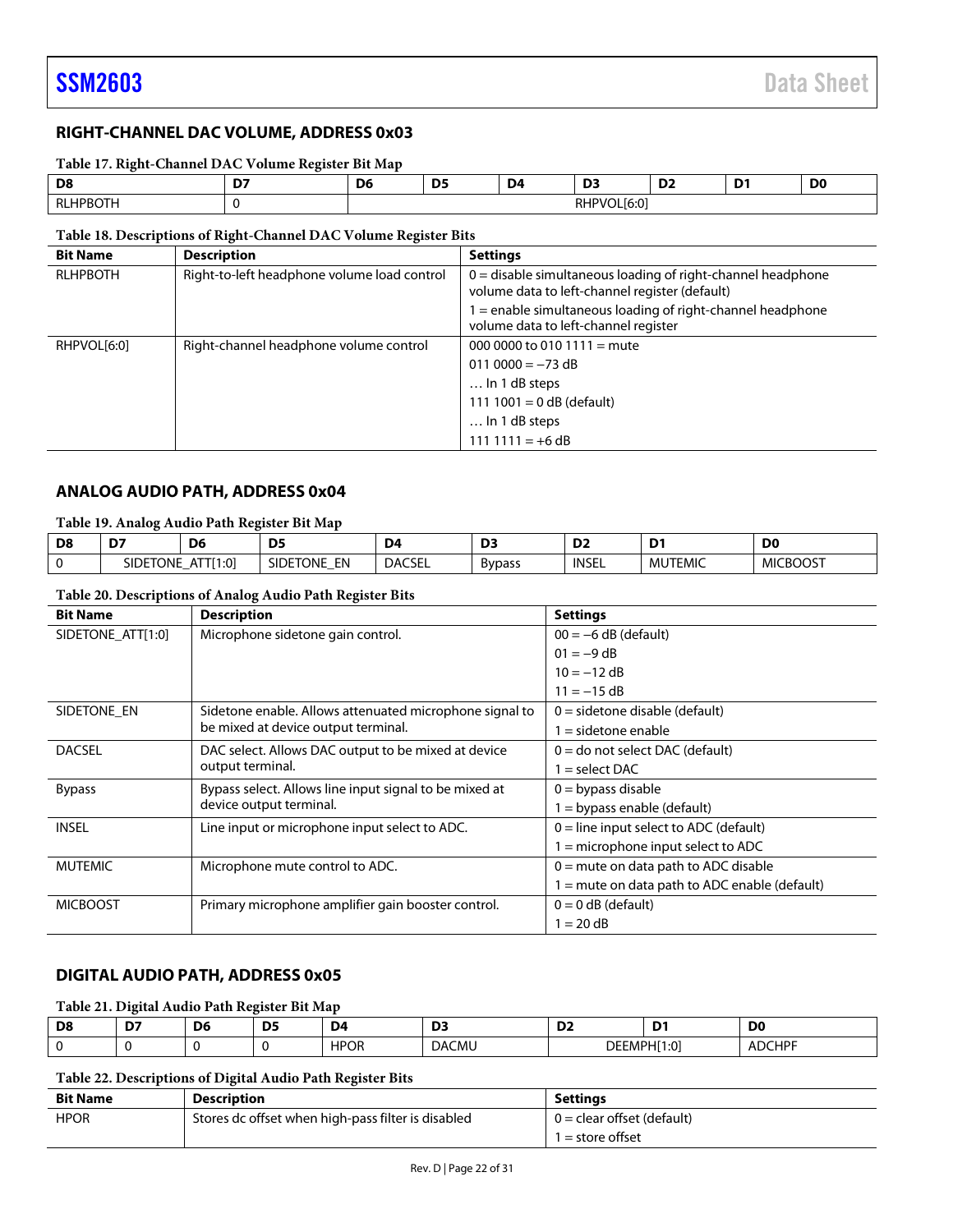| <b>Bit Name</b> | <b>Description</b>           | <b>Settings</b>                             |
|-----------------|------------------------------|---------------------------------------------|
| <b>DACMU</b>    | DAC digital mute             | $0 = no$ mute (signal active)               |
|                 |                              | $1 =$ mute (default)                        |
| DEEMPH[1:0]     | De-emphasis control          | $00 = no$ de-emphasis (default)             |
|                 |                              | $01 = 32$ kHz sampling rate                 |
|                 |                              | $10 = 44.1$ kHz sampling rate               |
|                 |                              | $11 = 48$ kHz sampling rate                 |
| <b>ADCHPF</b>   | ADC high-pass filter control | $0 = ADC$ high-pass filter enable (default) |
|                 |                              | $1 = ADC$ high-pass filter disable          |

### <span id="page-22-0"></span>**POWER MANAGEMENT, ADDRESS 0x06**

### **Table 23. Power Management Register Bit Map**

| D <sub>8</sub> | $\mathsf{D}^{\pi}$ | D <sub>6</sub> | <b>DF</b><br>. . | D4  | --<br>--   | n-<br>ـ ب     | . .        | D <sub>C</sub> |
|----------------|--------------------|----------------|------------------|-----|------------|---------------|------------|----------------|
|                | <b>PWROFF</b>      | $\sim$<br>LKUU | OSC              | Out | <b>DAC</b> | $\sim$<br>ADC | <b>MIC</b> | <b>LINEIN</b>  |

### **Table 24. Description of Power Management Register Bits**

| <b>Bit Name</b> | <b>Description</b>                  | <b>Settings</b>            |  |
|-----------------|-------------------------------------|----------------------------|--|
| <b>PWROFF</b>   | Whole chip power-down control       | $0 = power up$             |  |
|                 |                                     | $1 = power down (default)$ |  |
| <b>CLKOUT</b>   | Clock output power-down control     | $0 = power$ up (default)   |  |
|                 |                                     | $1 = power down$           |  |
| <b>OSC</b>      | Crystal power-down control          | $0 = power$ up (default)   |  |
|                 |                                     | $1 = power down$           |  |
| Out             | Output power-down control           | $0 = power up$             |  |
|                 |                                     | $1 = power down (default)$ |  |
| <b>DAC</b>      | DAC power-down control              | $0 = power up$             |  |
|                 |                                     | $1 = power down (default)$ |  |
| ADC             | ADC power-down control              | $0 = power up$             |  |
|                 |                                     | $1 = power down (default)$ |  |
| <b>MIC</b>      | Microphone input power-down control | $0 = power up$             |  |
|                 |                                     | $1 = power down (default)$ |  |
| <b>LINEIN</b>   | Line input power-down control       | $0 = power up$             |  |
|                 |                                     | $1 = power down (default)$ |  |

### **Power Consumption**

#### **Table 25.**

| Mode                                       | <b>PWROFF</b> | <b>CLKOUT</b> | <b>OSC</b>  | <b>OUT</b> | <b>DAC</b>  | <b>ADC</b>  | <b>MIC</b>   | <b>LINEIN</b> | <b>AVDD</b><br>(3.3 V) | <b>HPVDD</b><br>(3.3 V) | <b>DCVDD</b><br>(3.3 V) | <b>DBVDD</b><br>(3.3 V) | Unit |
|--------------------------------------------|---------------|---------------|-------------|------------|-------------|-------------|--------------|---------------|------------------------|-------------------------|-------------------------|-------------------------|------|
| Record and Playback                        | 0             | $\mathbf 0$   | 0           | 0          | 0           | 0           | 0            | 0             | 10.7                   | 2.2                     | 3.6                     | 3.1                     | mA   |
| Playback Only                              |               |               |             |            |             |             |              |               |                        |                         |                         |                         |      |
| <b>Oscillator Enabled</b>                  | $\mathbf 0$   | $\mathbf 0$   | 0           | 0          | $\mathbf 0$ | 1           |              |               | 5.2                    | 2.2                     | 1.7                     | 1.8                     | mA   |
| <b>External Clock</b>                      | 0             |               |             | 0          | $\mathbf 0$ | 1           | 1            |               | 5.1                    | 2.2                     | 1.7                     | 1.7                     | mA   |
| Record Only                                |               |               |             |            |             |             |              |               |                        |                         |                         |                         |      |
| Line Input,<br>Oscillator<br>Enabled       | 0             | 0             | $\mathbf 0$ |            | 1           | $\pmb{0}$   | 1            | 0             | 4.7                    | N/A                     | 2.0                     | 1.9                     | mA   |
| Line Input,<br><b>External Clock</b>       | $\mathbf 0$   | $\mathbf 0$   |             |            | 1           | 0           | $\mathbf{1}$ | 0             | 4.7                    | N/A                     | 2.0                     | 1.8                     | mA   |
| Microphone Input,<br>Oscillator<br>Enabled | 0             | $\mathbf 0$   | 0           | 1          | 1           | 0           | 0            |               | 4.8                    | N/A                     | 2.0                     | 1.9                     | mA   |
| Microphone Input,<br><b>External Clock</b> | 0             | $\mathbf 0$   | 1           | 1          | 1           | $\mathbf 0$ | $\mathbf 0$  |               | 4.8                    | N/A                     | 2.0                     | 1.8                     | mA   |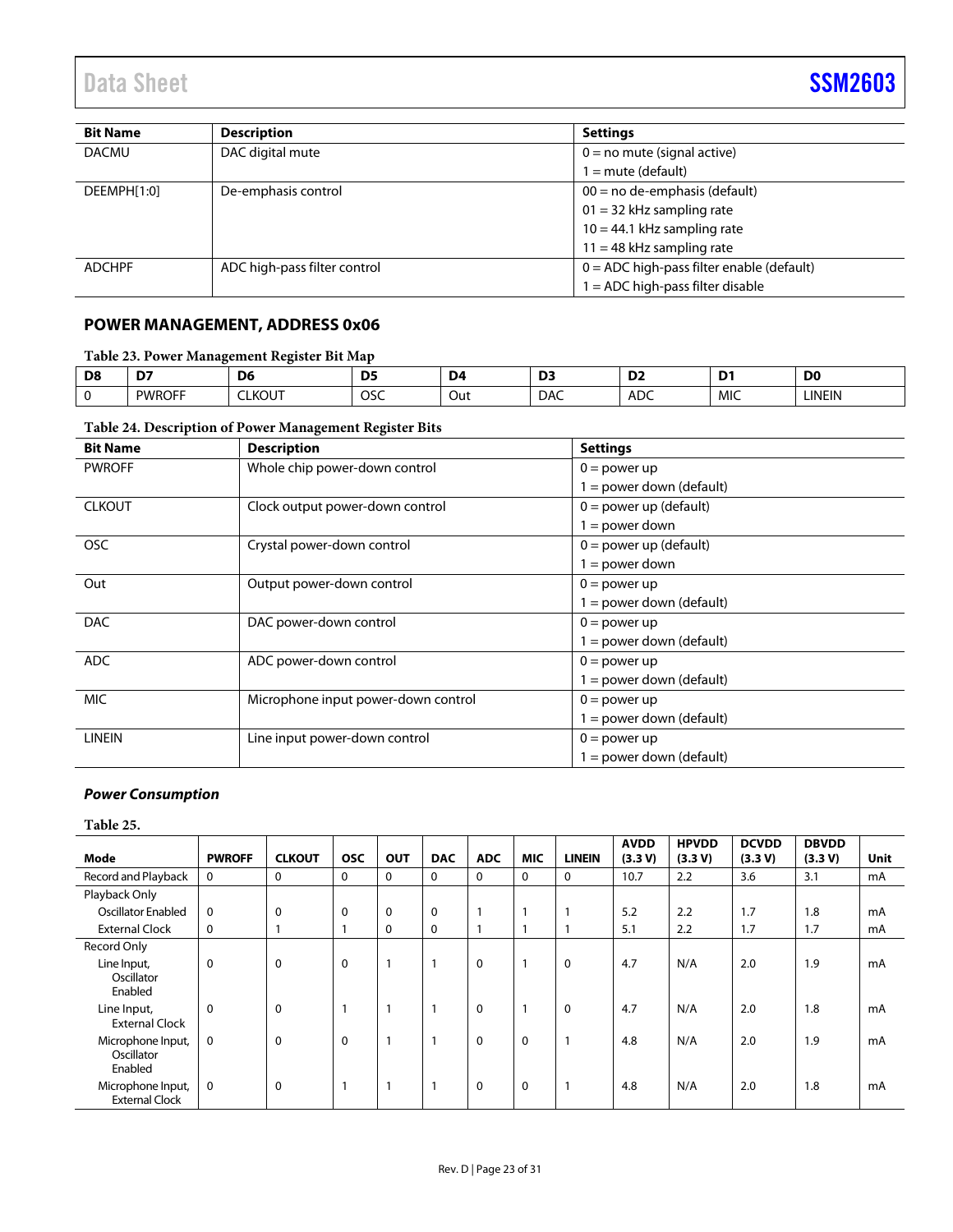| Mode                                            | <b>PWROFF</b> | <b>CLKOUT</b> | <b>OSC</b> | OUT      | <b>DAC</b> | <b>ADC</b> | <b>MIC</b>  | <b>LINEIN</b> | <b>AVDD</b><br>(3.3 V) | <b>HPVDD</b><br>(3.3 V) | <b>DCVDD</b><br>(3.3 V) | <b>DBVDD</b><br>(3.3 V) | Unit |
|-------------------------------------------------|---------------|---------------|------------|----------|------------|------------|-------------|---------------|------------------------|-------------------------|-------------------------|-------------------------|------|
| Sidetone<br>(Microphone-to-<br>Line Output)     | 0             | 0             |            | $\Omega$ |            |            | $\mathbf 0$ |               | 2.0                    | 2.2                     | 0.2                     | 1.7                     | mA   |
| Analog Bypass (Line<br>Input or Line<br>Output) | 0             | 0             |            | $\Omega$ |            |            |             | 0             | 2.0                    | 2.2                     | 0.2                     | 1.7                     | mA   |
| Power-Down                                      |               |               |            |          |            |            |             |               | 0.001                  | < 0.001                 | 0.03                    | 0.03                    | mA   |

### <span id="page-23-0"></span>**DIGITAL AUDIO I/F, ADDRESS 0x07**

**Table 26. Digital Audio I/F Register Bit Map** 

| <b>DS</b><br>. . | $-$<br>м.                                                                      | n.<br>vc       | יח<br>ັ້                | D4         |                  | $\sim$<br>◡      | -      | D.<br>יש               |
|------------------|--------------------------------------------------------------------------------|----------------|-------------------------|------------|------------------|------------------|--------|------------------------|
|                  | <b>KINV</b><br>DCI.<br><b>DU</b><br><b>Contract Contract Contract Contract</b> | A A C<br>ت ۱۷۱ | $\cdots$<br>DC<br>RSWAF | <b>LRP</b> | <b>MI</b><br>VVL | $\sim$<br>' ∪، ۱ | Format | $.1 \cdot C$<br>. I .U |

### **Table 27. Descriptions of Digital Audio I/F Register Bits**

| <b>Bit Name</b> | <b>Description</b>                              | <b>Settings</b>                                               |  |  |  |
|-----------------|-------------------------------------------------|---------------------------------------------------------------|--|--|--|
| <b>BCLKINV</b>  | <b>BCLK</b> inversion control                   | $0 = BCLK$ not inverted (default)                             |  |  |  |
|                 |                                                 | $=$ BCLK inverted                                             |  |  |  |
| <b>MS</b>       | Master mode enable                              | $0$ = enable slave mode (default)                             |  |  |  |
|                 |                                                 | = enable master mode                                          |  |  |  |
| <b>LRSWAP</b>   | Swap DAC data control                           | $0 =$ output left- and right-channel data as normal (default) |  |  |  |
|                 |                                                 | I = swap left- and right-channel DAC data in audio interface  |  |  |  |
| <b>LRP</b>      | Polarity control for clocks in right-justified, | $0 =$ normal PBLRC and RECLRC (default), or DSP Submode 1     |  |  |  |
|                 | left-justified, and I <sup>2</sup> S modes      | = invert PBLRC and RECLRC polarity, or DSP Submode 2          |  |  |  |
| WL[1:0]         | Data-word length control                        | $00 = 16$ bits                                                |  |  |  |
|                 |                                                 | $01 = 20$ bits                                                |  |  |  |
|                 |                                                 | $10 = 24$ bits (default)                                      |  |  |  |
|                 |                                                 | $11 = 32 \text{ bits}$                                        |  |  |  |
| Format[1:0]     | Digital audio input format control              | $00 =$ right justified                                        |  |  |  |
|                 |                                                 | $01 = left$ justified                                         |  |  |  |
|                 |                                                 | $10 = l2S$ mode (default)                                     |  |  |  |
|                 |                                                 | $11 =$ DSP mode                                               |  |  |  |

### <span id="page-23-1"></span>**SAMPLING RATE, ADDRESS 0x08**

### **Table 28. Sampling Rate Register Bit Map**

<span id="page-23-2"></span>

| D8 | $-$<br>the contract of the contract of the | - -<br>DΘ<br>$-$ | <b>DF</b><br>υ.<br>__ | D <sub>4</sub><br>the contract of the contract of the con- | --<br>◡<br>___ | n-<br>— ∪⊾<br>the contract of the contract of the contract of | -<br>the contract of the contract of the | D <sub>0</sub><br>$-$ |
|----|--------------------------------------------|------------------|-----------------------|------------------------------------------------------------|----------------|---------------------------------------------------------------|------------------------------------------|-----------------------|
|    | KODIV2<br>'Κ                               | KDIV2            |                       | SR[3:0                                                     |                |                                                               | <b>BOSR</b>                              | USB<br>- - -          |

### **Table 29. Descriptions of Sampling Rate Register Bits**

| <b>Bit Name</b>      | <b>Description</b>       | <b>Settings</b>                                |
|----------------------|--------------------------|------------------------------------------------|
| CLKODIV <sub>2</sub> | CLKOUT divider select    | $0 =$ CLKOUT is core clock (default)           |
|                      |                          | = CLKOUT is core clock divided by 2            |
| CLKDIV <sub>2</sub>  | Core clock divide select | $0 =$ core clock is MCLK (default)             |
|                      |                          | I = core clock is MCLK divided by 2            |
| SR[3:0]              | Clock setting condition  | See Table 30 and Table 31.                     |
| <b>BOSR</b>          | Base oversampling rate   | USB mode:                                      |
|                      |                          | $0 =$ support for 250 fs based clock (default) |
|                      |                          | $1 =$ support for 272 $f_s$ based clock        |
|                      |                          | Normal mode:                                   |
|                      |                          | $0 =$ support for 256 fs based clock (default) |
|                      |                          | $I = support for 384 fS based clock$           |
| <b>USB</b>           | USB mode select          | $0 =$ normal mode enable (default)             |
|                      |                          | $=$ USB mode enable                            |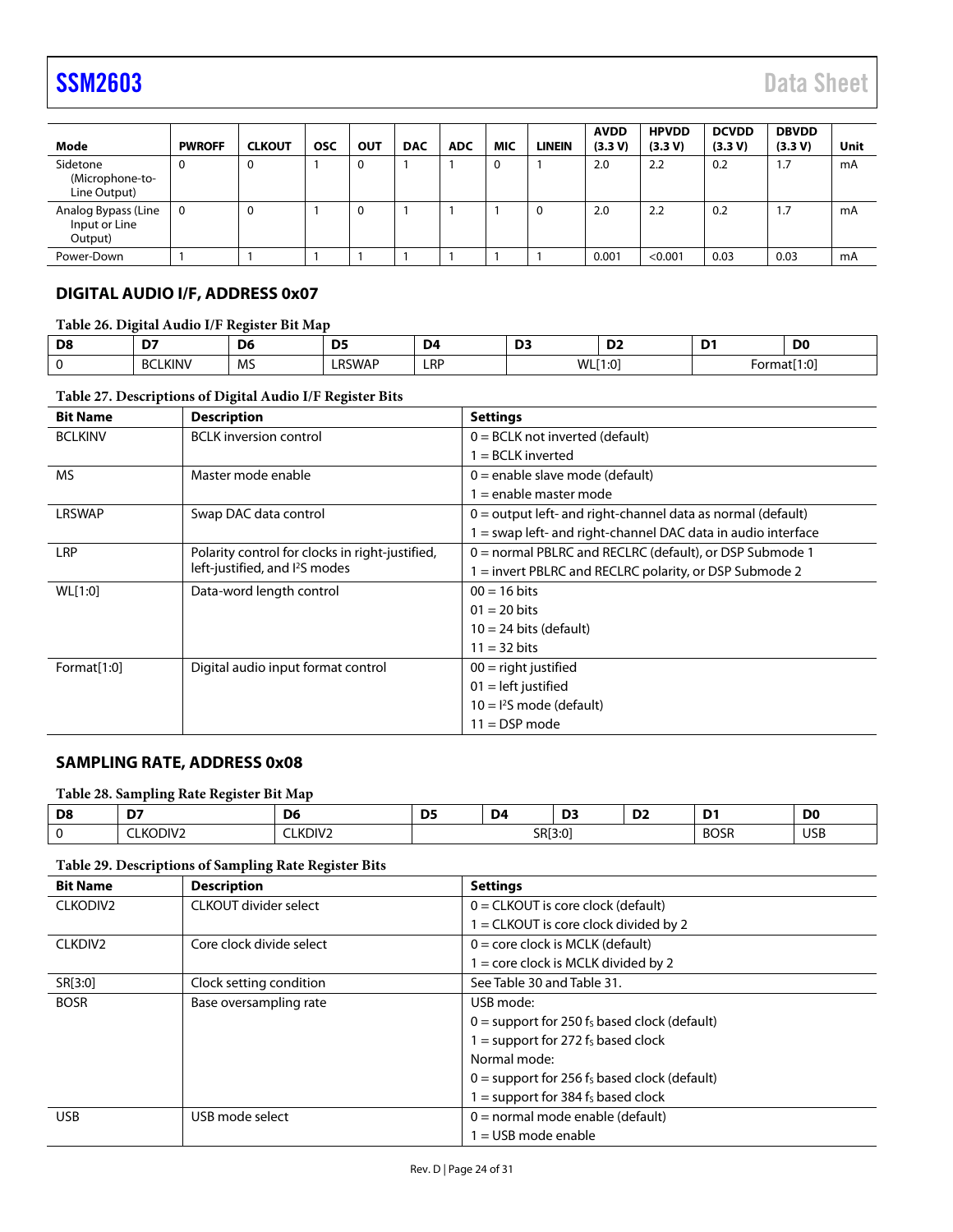### <span id="page-24-0"></span>**Table 30. Sampling Rate Lookup Table, USB Disabled (Normal Mode)**

|                      |                      | <b>ADC Sampling Rate</b> | <b>DAC Sampling Rate</b> |            |         |              |                  |
|----------------------|----------------------|--------------------------|--------------------------|------------|---------|--------------|------------------|
| $MCLK (CLKDIV2 = 0)$ | $MCLK (CLKDIV2 = 1)$ | (RECLRC)                 | (PBLRC)                  | <b>USB</b> | SR[3:0] | <b>BOSR</b>  | $BCLK (MS = 1)1$ |
| 12.288 MHz           | 24.576 MHz           | 8 kHz (MCLK/1536)        | 8 kHz (MCLK/1536)        | 0          | 0011    | 0            | MCLK/4           |
|                      |                      | 8 kHz (MCLK/1536)        | 48 kHz (MCLK/256)        | 0          | 0010    | 0            | MCLK/4           |
|                      |                      | 12 kHz (MCLK/1024)       | 12 kHz (MCLK/1024)       | 0          | 0100    | 0            | MCLK/4           |
|                      |                      | 16 kHz (MCLK/768)        | 16 kHz (MCLK/768)        | 0          | 0101    | 0            | MCLK/4           |
|                      |                      | 24 kHz (MCLK/512)        | 24 kHz (MCLK/512)        | 0          | 1110    | 0            | MCLK/4           |
|                      |                      | 32 kHz (MCLK/384)        | 32 kHz (MCLK/384)        | 0          | 0110    | 0            | MCLK/4           |
|                      |                      | 48 kHz (MCLK/256)        | 8 kHz (MCLK/1536)        | 0          | 0001    | 0            | MCLK/4           |
|                      |                      | 48 kHz (MCLK/256)        | 48 kHz (MCLK/256)        | 0          | 0000    | 0            | MCLK/4           |
|                      |                      | 96 kHz (MCLK/128)        | 96 kHz (MCLK/128)        | 0          | 0111    | 0            | MCLK/2           |
| 11.2896 MHz          | 22.5792 MHz          | 8.0182 kHz (MCLK/1408)   | 8.0182 kHz (MCLK/1408)   | 0          | 1011    | $\mathbf 0$  | MCLK/4           |
|                      |                      | 8.0182 kHz (MCLK/1408)   | 44.1 kHz (MCLK/256)      | 0          | 1010    | 0            | MCLK/4           |
|                      |                      | 11.025 kHz (MCLK/1024)   | 11.025 kHz (MCLK/1024)   | 0          | 1100    | 0            | MCLK/4           |
|                      |                      | 22.05 kHz (MCLK/512)     | 22.05 kHz (MCLK/512)     | 0          | 1101    | 0            | MCLK/4           |
|                      |                      | 44.1 kHz (MCLK/256)      | 8.0182 kHz (MCLK/1408)   | 0          | 1001    | 0            | MCLK/4           |
|                      |                      | 44.1 kHz (MCLK/256)      | 44.1 kHz (MCLK/256)      | 0          | 1000    | 0            | MCLK/4           |
|                      |                      | 88.2 kHz (MCLK/128)      | 88.2 kHz (MCLK/128)      | 0          | 1111    | 0            | MCLK/2           |
| 18.432 MHz           | 36.864 MHz           | 8 kHz (MCLK/2304)        | 8 kHz (MCLK/2304)        | 0          | 0011    | $\mathbf{1}$ | MCLK/6           |
|                      |                      | 8 kHz (MCLK/2304)        | 48 kHz (MCLK/384)        | 0          | 0010    | $\mathbf{1}$ | MCLK/6           |
|                      |                      | 12 kHz (MCLK/1536)       | 12 kHz (MCLK/1536)       | 0          | 0100    | 1            | MCLK/6           |
|                      |                      | 16 kHz (MCLK/1152)       | 16 kHz (MCLK/1152)       | 0          | 0101    | 1            | MCLK/6           |
|                      |                      | 24 kHz (MCLK/768)        | 24 kHz (MCLK/768)        | 0          | 1110    | 1            | MCLK/6           |
|                      |                      | 32 kHz (MCLK/576)        | 32 kHz (MCLK/576)        | 0          | 0110    | $\mathbf{1}$ | MCLK/6           |
|                      |                      | 48 kHz (MCLK/384)        | 48 kHz (MCLK/384)        | 0          | 0000    | 1            | MCLK/6           |
|                      |                      | 48 kHz (MCLK/384)        | 8 kHz (MCLK/2304)        | 0          | 0001    | 1            | MCLK/6           |
|                      |                      | 96 kHz (MCLK/192)        | 96 kHz (MCLK/192)        | 0          | 0111    | $\mathbf{1}$ | MCLK/3           |
| 16.9344 MHz          | 33.8688 MHz          | 8.0182 kHz (MCLK/2112)   | 8.0182 kHz (MCLK/2112)   | 0          | 1011    | $\mathbf{1}$ | MCLK/6           |
|                      |                      | 8.0182 kHz (MCLK/2112)   | 44.1 kHz (MCLK/384)      | 0          | 1010    | 1            | MCLK/6           |
|                      |                      | 11.025 kHz (MCLK/1536)   | 11.025 kHz (MCLK/1536)   | 0          | 1100    | 1            | MCLK/6           |
|                      |                      | 22.05 kHz (MCLK/768)     | 22.05 kHz (MCLK/768)     | 0          | 1101    | $\mathbf{1}$ | MCLK/6           |
|                      |                      | 44.1 kHz (MCLK/384)      | 8.0182 kHz (MCLK/2112)   | 0          | 1001    | $\mathbf{1}$ | MCLK/6           |
|                      |                      | 44.1 kHz (MCLK/384)      | 44.1 kHz (MCLK/384)      | 0          | 1000    | $\mathbf{1}$ | MCLK/6           |
|                      |                      | 88.2 kHz (MCLK/192)      | 88.2 kHz (MCLK/192)      | 0          | 1111    | 1            | MCLK/3           |

<sup>1</sup> BCLK frequency is for master mode and slave right-justified mode only.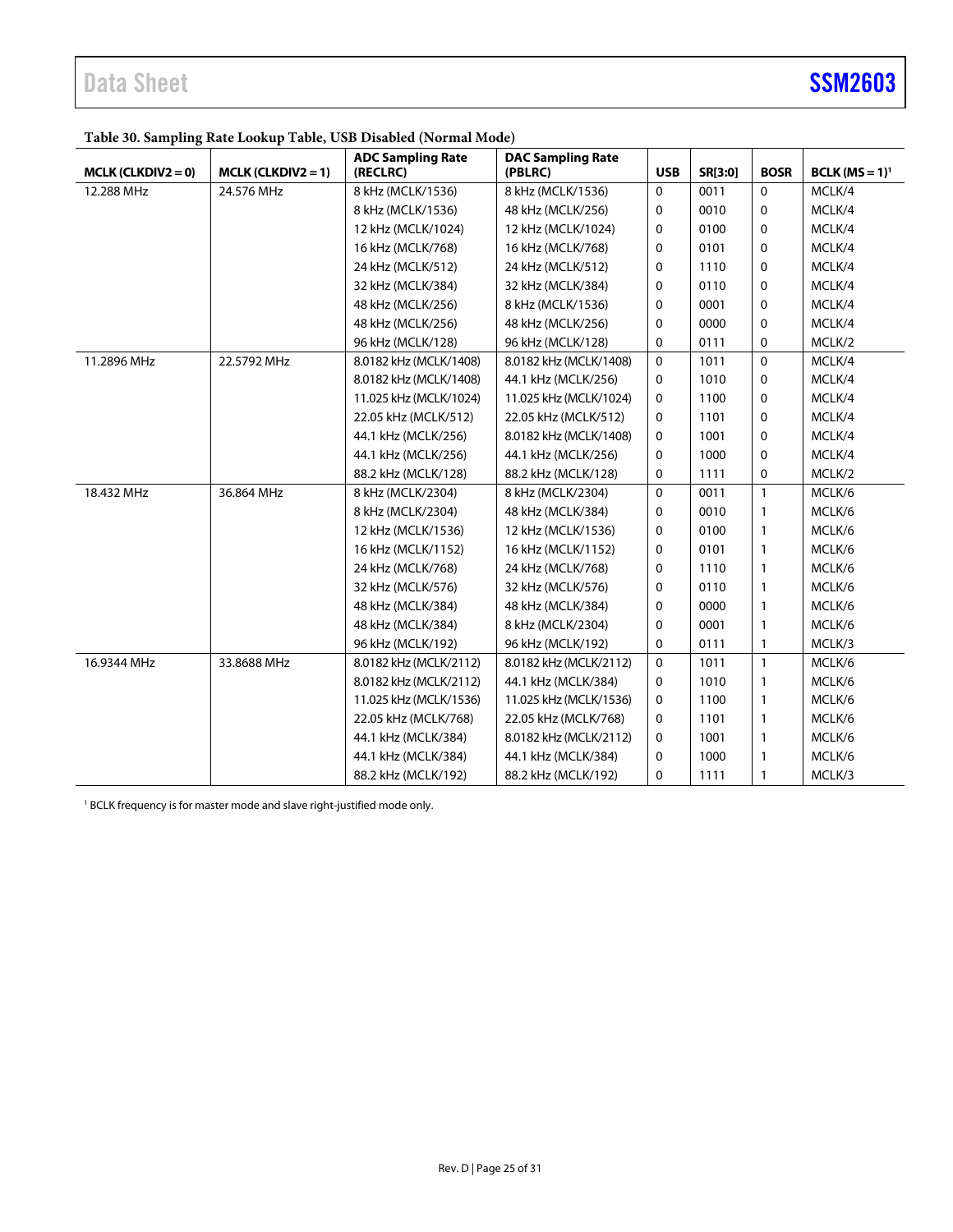### <span id="page-25-0"></span>**Table 31. Sampling Rate Lookup Table, USB Enabled (USB Mode)**

| $MCLK (CLKDIV2 = 0)$ | $MCLK (CLKDIV2 = 1)$ | <b>ADC Sampling Rate</b><br>(RECLRC) | <b>DAC Sampling Rate</b><br>(PBLRC) | <b>USB</b>   | SR[3:0] | <b>BOSR</b>  | $BCLK (MS = 1)1$ |
|----------------------|----------------------|--------------------------------------|-------------------------------------|--------------|---------|--------------|------------------|
| 12,000 MHz           | 24.000 MHz           | 8 kHz (MCLK/1500)                    | 8 kHz (MCLK/1500)                   |              | 0011    | $\mathbf{0}$ | <b>MCLK</b>      |
|                      |                      | 8 kHz (MCLK/1500)                    | 48 kHz (MCLK/250)                   |              | 0010    | 0            | <b>MCLK</b>      |
|                      |                      | 8.0214 kHz (MCLK/1496)               | 8.0214 kHz (MCLK/1496)              |              | 1011    |              | <b>MCLK</b>      |
|                      |                      | 8.0214 kHz (MCLK/1496)               | 44.118 kHz (MCLK/272)               | $\mathbf{1}$ | 1010    |              | <b>MCLK</b>      |
|                      |                      | 11.0259 kHz (MCLK/1088)              | 11.0259 kHz (MCLK/1088)             |              | 1100    |              | <b>MCLK</b>      |
|                      |                      | 12 kHz (MCLK/1000)                   | 12 kHz (MCLK/1000)                  |              | 1000    | 0            | <b>MCLK</b>      |
|                      |                      | 16 kHz (MCLK/750)                    | 16 kHz (MCLK/750)                   |              | 1010    | 0            | <b>MCLK</b>      |
|                      |                      | 22.0588 kHz (MCLK/544)               | 22.0588 kHz (MCLK/544)              |              | 1101    |              | <b>MCLK</b>      |
|                      |                      | 24 kHz (MCLK/500)                    | 24 kHz (MCLK/500)                   |              | 1110    | 0            | <b>MCLK</b>      |
|                      |                      | 32 kHz (MCLK/375)                    | 32 kHz (MCLK/375)                   |              | 0110    | 0            | <b>MCLK</b>      |
|                      |                      | 44.118 kHz (MCLK/272)                | 8.0214 kHz (MCLK/1496)              |              | 1001    |              | <b>MCLK</b>      |
|                      |                      | 44.118 kHz (MCLK/272)                | 44.118 kHz (MCLK/272)               | -1           | 1000    |              | <b>MCLK</b>      |
|                      |                      | 48 kHz (MCLK/250)                    | 8 kHz (MCLK/1500)                   |              | 0001    | 0            | <b>MCLK</b>      |
|                      |                      | 48 kHz (MCLK/250)                    | 48 kHz (MCLK/250)                   |              | 0000    | 0            | <b>MCLK</b>      |
|                      |                      | 88.235 kHz (MCLK/136)                | 88.235 kHz (MCLK/136)               | 1            | 1111    |              | <b>MCLK</b>      |
|                      |                      | 96 kHz (MCLK/125)                    | 96 kHz (MCLK/125)                   |              | 0111    | 0            | <b>MCLK</b>      |

<sup>1</sup> BCLK frequency is for master mode and slave right-justified mode only.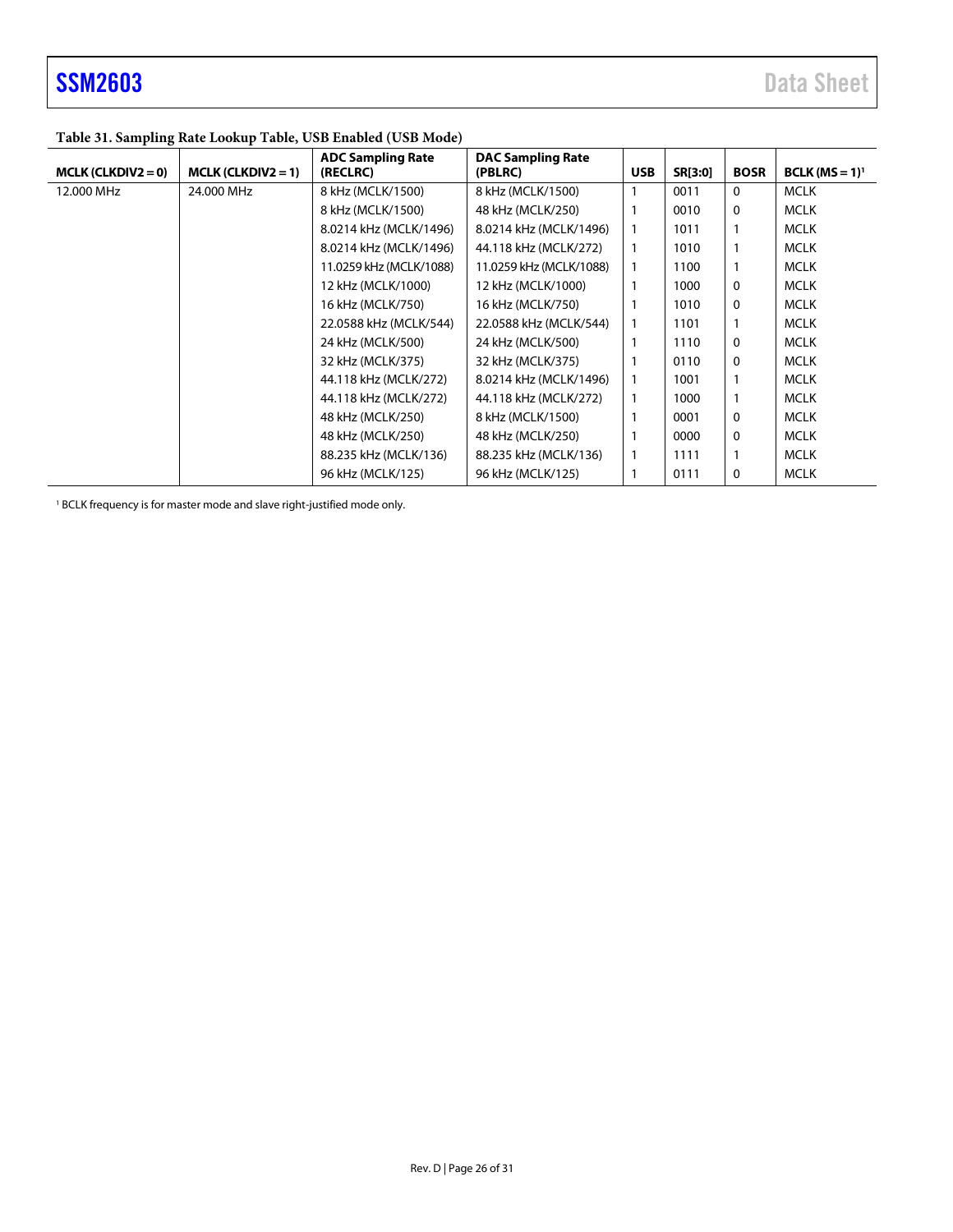### <span id="page-26-0"></span>**Table 32. Active Register Bit Map**

| D8 | --<br>⊷ | .n<br>vo | --<br>- - | D4 | . .<br>- - | - | D0     |
|----|---------|----------|-----------|----|------------|---|--------|
|    |         |          |           |    |            |   | Active |

### **Table 33. Descriptions of Active Register Bit**

| <b>Bit Name</b> | <b>Description</b>              | Settinas                           |
|-----------------|---------------------------------|------------------------------------|
| Active          | Digital core activation control | 0 = disable digital core (default) |
|                 |                                 | $1 =$ activate digital core        |

### <span id="page-26-1"></span>**SOFTWARE RESET, ADDRESS 0x0F**

### **Table 34. Software Reset Register Bit Map**

| D <sub>8</sub> | $\sim$<br>. .   | D <sub>6</sub> | <b>DE</b><br>יי | D <sub>4</sub> | $\mathbf{r}$<br>◡ | $\sim$<br>◡▵ | D <sub>1</sub><br>.,<br>- - | D <sub>0</sub> |
|----------------|-----------------|----------------|-----------------|----------------|-------------------|--------------|-----------------------------|----------------|
|                | t[8:0]<br>Reset |                |                 |                |                   |              |                             |                |

### **Table 35. Descriptions of Software Reset Register Bits**

| <b>Bit Name</b> | <b>Description</b>                                                                                                                  | Settinas            |
|-----------------|-------------------------------------------------------------------------------------------------------------------------------------|---------------------|
| Reset[8:0]      | Write all 0s to this register to set all registers to their default settings. Other data written to<br>this register has no effect. | 0 = reset (default) |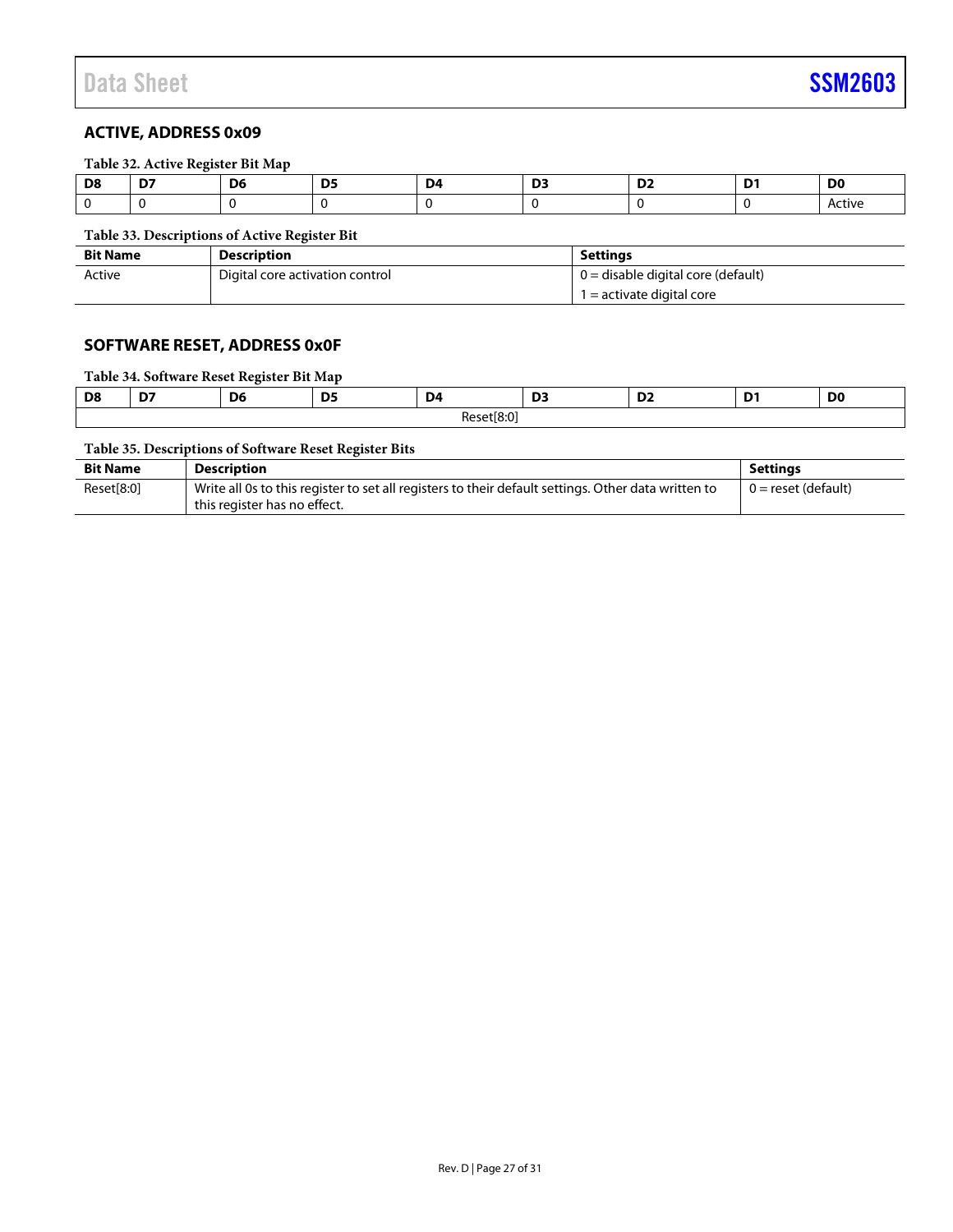### <span id="page-27-0"></span>**ALC CONTROL 1, ADDRESS 0x10**

### **Table 36. ALC Control 1 Register Bit Map**

| D8              | --<br>. .      | De | --<br>--               | D4 | --<br>-- | D.<br>. . | . . | D.<br>יש |
|-----------------|----------------|----|------------------------|----|----------|-----------|-----|----------|
| <b>ALCOLL[1</b> | ~~<br>$\cdots$ |    | GAIN[2:0<br>MP.<br>. . |    |          | ─         | J.v |          |

### **Table 37. Descriptions of ALC Control 1 Register Bits**

| <b>Bit Name</b> | <b>Description</b> | <b>Settings</b>                          |
|-----------------|--------------------|------------------------------------------|
| ALCSEL[1:0]     | ALC select         | $00 = ALC$ disabled (default)            |
|                 |                    | $01 =$ ALC enabled on right channel only |
|                 |                    | $10 =$ ALC enabled on left channel only  |
|                 |                    | $11 =$ ALC enabled on both channels      |
| MAXGAIN[2:0]    | PGA maximum gain   | $000 = -12 dB$                           |
|                 |                    | $001 = -6 dB$                            |
|                 |                    | $\ldots$ In 6 dB steps                   |
|                 |                    | $111 = 30 dB$ (default)                  |
| ALCL[3:0]       | ALC target level   | $0000 = -28.5$ dBFS                      |
|                 |                    | $0001 = -27$ dBFS                        |
|                 |                    | $\ldots$ In 1.5 dBFS steps               |
|                 |                    | $1011 = -12$ dBFS (default)              |
|                 |                    | $\ldots$ In 1.5 dBFS steps               |
|                 |                    | $1111 = -6$ dBFS                         |

### <span id="page-27-1"></span>**ALC CONTROL 2, ADDRESS 0x11**

### **Table 38. ALC Control 2 Register Bit Map**

| D <sub>8</sub><br>$ -$ | $\sim$<br>the contract of the contract of | D <sub>6</sub><br>__ | <b>DE</b><br>כע | D4<br>the contract of the contract of | יח<br>__ | $-$<br>◡ | -<br>. .<br>the contract of the contract of | D <sub>0</sub> |
|------------------------|-------------------------------------------|----------------------|-----------------|---------------------------------------|----------|----------|---------------------------------------------|----------------|
|                        | DCY[3:0]                                  |                      |                 |                                       |          |          | TK[3:0]<br>J.UL                             |                |

### **Table 39. Descriptions of ALC Control 2 Register Bits**

| <b>Bit Name</b> | <b>Description</b>           | <b>Settings</b>                   |
|-----------------|------------------------------|-----------------------------------|
| DCY[3:0]        | Decay (release) time control | $0000 = 24$ ms                    |
|                 |                              | $0001 = 48$ ms                    |
|                 |                              | $0010 = 96$ ms                    |
|                 |                              | $0011 = 192 \text{ ms}$ (default) |
|                 |                              | (Time doubles with every step)    |
|                 |                              | $1010 = 24.576$ sec               |
| ATK[3:0]        | ALC attack time control      | $0000 = 6$ ms                     |
|                 |                              | $0001 = 12$ ms                    |
|                 |                              | $0010 = 24$ ms (default)          |
|                 |                              | (Time doubles with every step)    |
|                 |                              | $1010 = 6.144$ sec                |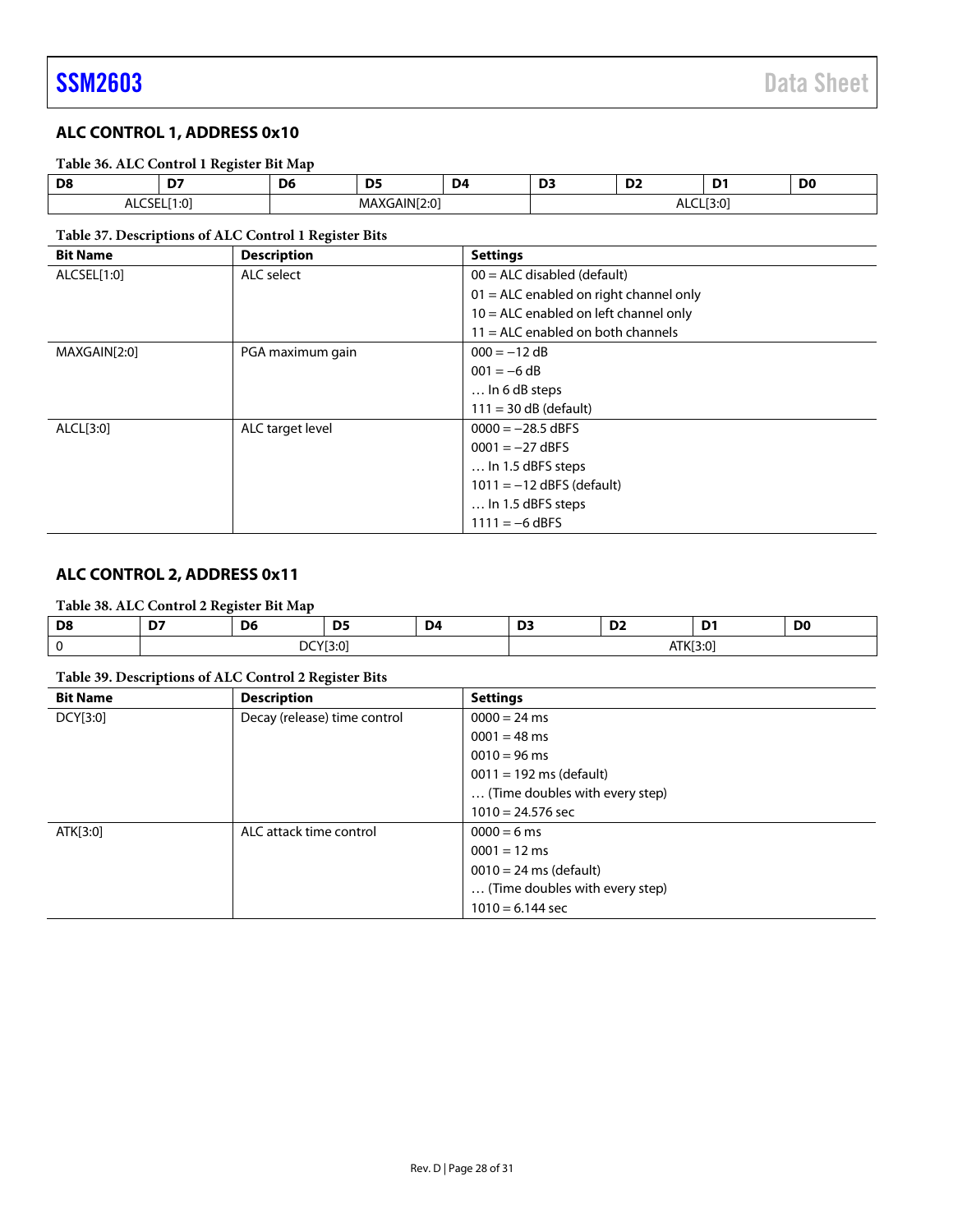### <span id="page-28-0"></span>**NOISE GATE, ADDRESS 0x12**

### **Table 40. Noise Gate Register Bit Map**

| Dδ | $- -$                | <br>υe | . . |  | --<br>-- | $\sim$<br>. |                          | D <sub>0</sub> |  |
|----|----------------------|--------|-----|--|----------|-------------|--------------------------|----------------|--|
|    | ה-^<br>ע.⊤<br>.<br>. |        |     |  |          | <b>NIC</b>  | - - - -<br>$\sim$<br>. . | NGAT           |  |

### <span id="page-28-1"></span>**Table 41. Descriptions of Noise Gate Register Bits**

| <b>Bit Name</b>                   | <b>Description</b> | <b>Settings</b>                                      |
|-----------------------------------|--------------------|------------------------------------------------------|
| Noise gate threshold<br>NGTH[4:0] |                    | $00000 = -76.5$ dBFS (default)                       |
|                                   |                    | $00001 = -75$ dBFS                                   |
|                                   |                    | $\dots$ In 1.5 dBFS steps                            |
|                                   |                    | $11110 = -31.5$ dBFS                                 |
|                                   |                    | $11111 = -30$ dBFS                                   |
| NGG[1:0]                          | Noise gate type    | $X0 =$ hold PGA gain constant (default) <sup>1</sup> |
|                                   |                    | $01 =$ mute output                                   |
|                                   |                    | $11 =$ reserved                                      |
| <b>NGAT</b>                       | Noise gate control | $0 =$ noise gate disable (default)                   |
|                                   |                    | l = noise gate enable                                |

 $1 X =$  don't care.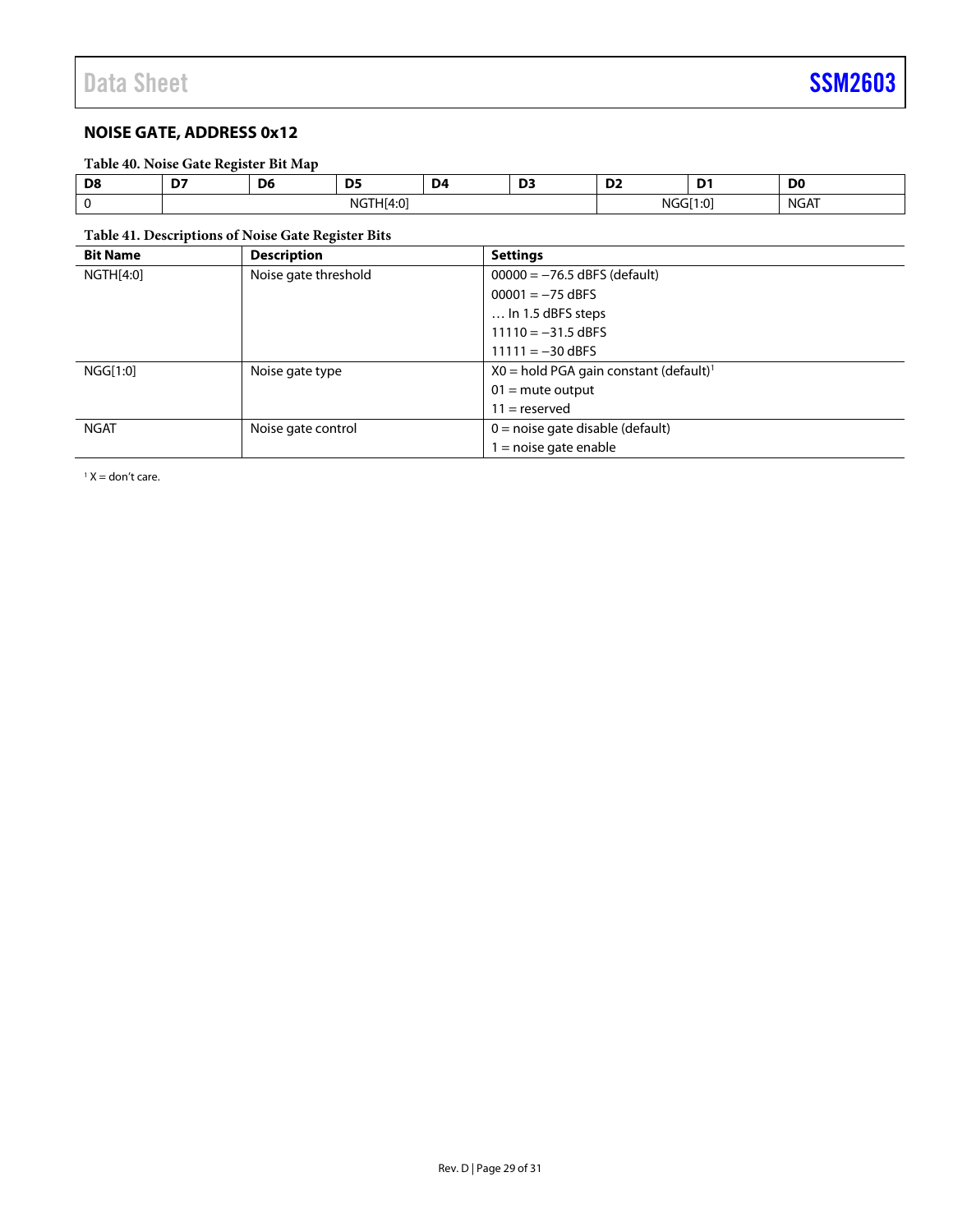## <span id="page-29-0"></span>OUTLINE DIMENSIONS



### <span id="page-29-1"></span>**ORDERING GUIDE**

| Model <sup>1</sup> | <b>Temperature Range</b>           | <b>Package Description</b>                    | <b>Package Option</b> |
|--------------------|------------------------------------|-----------------------------------------------|-----------------------|
| SSM2603CPZ-REEL    | $-40^{\circ}$ C to $+85^{\circ}$ C | 28-Lead Lead Frame Chip Scale Package [LFCSP] | CP-28-10              |
| SSM2603CPZ-REEL7   | $-40^{\circ}$ C to $+85^{\circ}$ C | 28-Lead Lead Frame Chip Scale Package [LFCSP] | $CP-28-10$            |
| SSM2603-EVALZ      |                                    | Evaluation Board                              |                       |

<sup>1</sup> Z = RoHS Compliant Part.